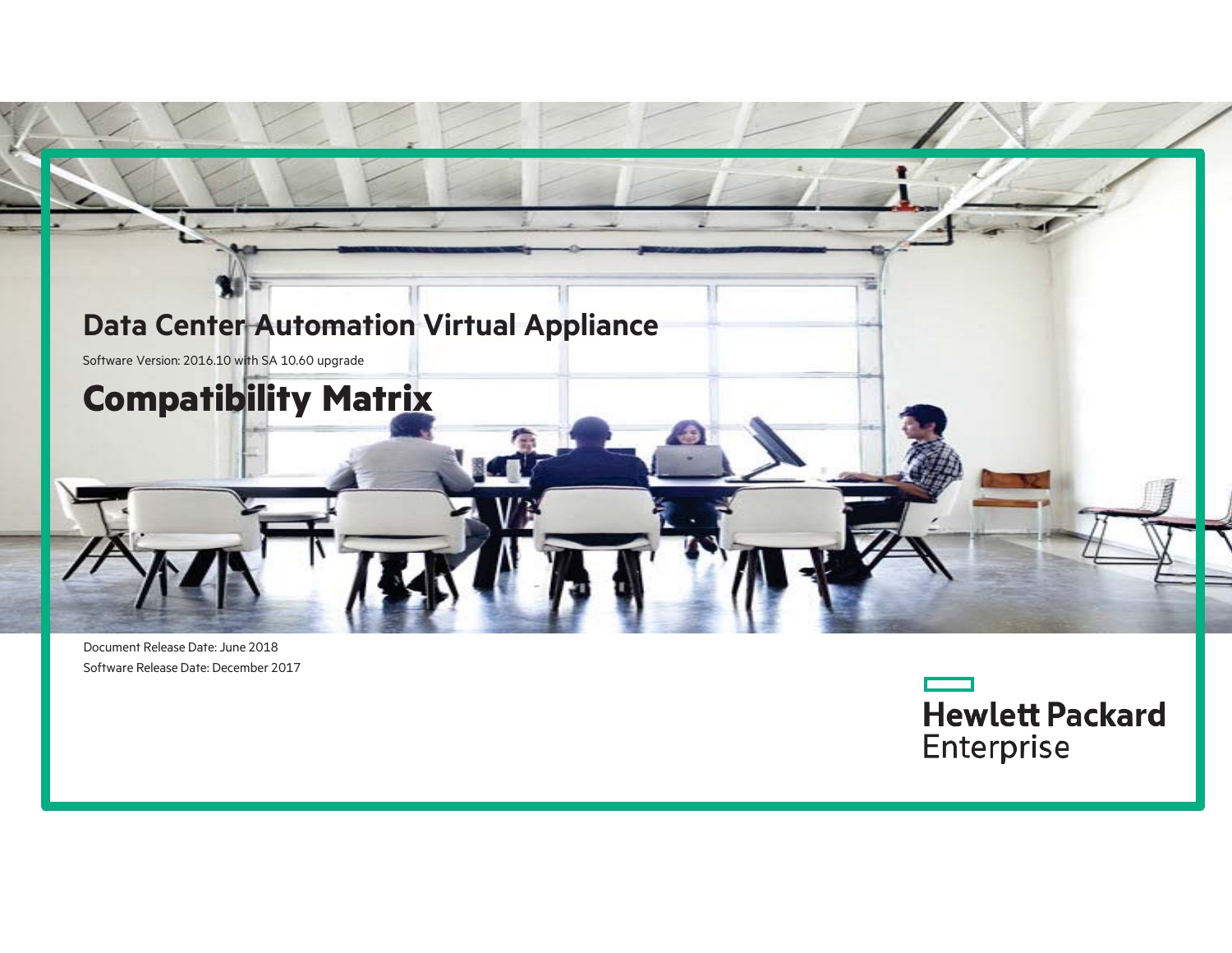DCA Suite Premium Compatibility Matrix

#### Legal Notices

#### Warranty

The only warranties for Hewlett Packard Enterprise products and services are set forth in the express warranty statements accompanying such products and services. Nothing herein should be construction and servicing an addi The information contained herein is subject to change without notice.

#### Restricted Rights Legend

Confidential computer software. Valid license from Hewlett Packard Enterprise required for possession, use or copying. Consistent with FAR 12211 and 12212, Commercial Computer Software, Computer Software Documentation, and

#### Copyright Notice

© 2015 - 2018 Hewlett Packard Enterprise Development LP

#### Trademark Notices

Adobe™ is a trademark of Adobe Systems Incorporated.

Microsoft® and Windows® are U.S. registered trademarks of Microsoft Corporation. UNIX® is a registered trademark of The Open Group. This product includes an interface of the 'zlib' general purpose compression library, which is Copyright © 1995-2002 Jean-loup Gailly and Mark Adler.

#### Documentation Updates

To check for recent updates or to verify that you are using the most recent edition of a document, go to: https://softwaresupport.softwaregrp.com/.

This site requires that you register for an HPE Passport and to sign in. To register for an HPE Passport ID, click Register on the HPE Software Support site or click Create an Account on the HPE Passport login page. You will also receive updated or new editions if you subscribe to the appropriate product support service. Contact your HPE sales representative for details.

#### Support

Visit the HPE Software Support site at: https://softwaresupport.softwaregrp.com/.

Most of the support areas require that you register as an HPE Passport user and to sign in. Many also require a support contract. To register for an HPE Passport ID, click

**Register** on the HPE Support site or click **Create an Account** on the HP Passport login page.

To find more information about access levels, go to: https://softwaresupport.softwaregrp.com/web/softwaresupport/access-levels.

HPE Software Solutions Now accesses the HPSW Solution and Integration Portal website. This site enables you to explore HPE Product Solutions to meet your business needs, includes a full list of Integrations between HPE Pro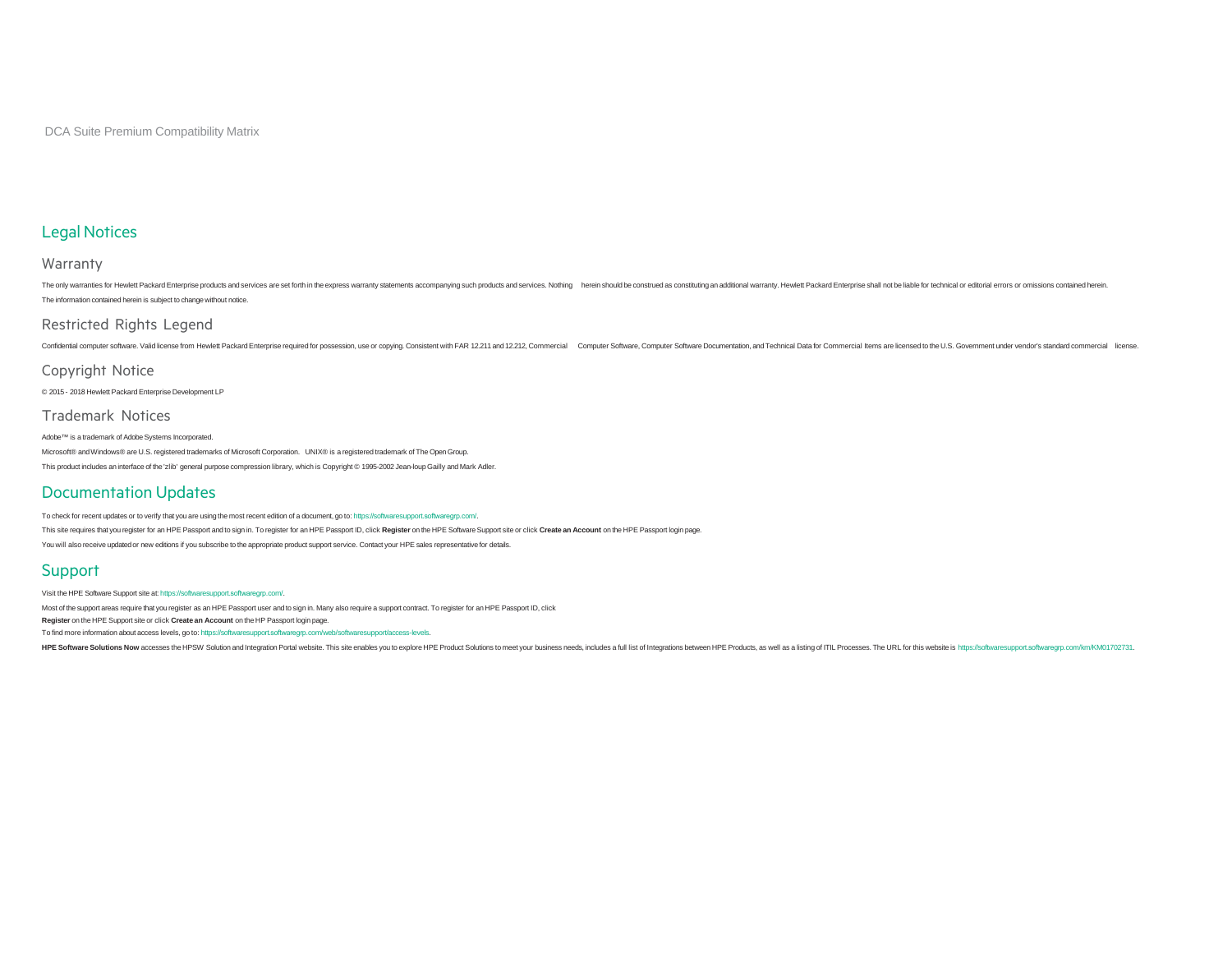DCA Suite compatibility matrix

| <b>Embedded Product Support Compatibility Matrices</b><br><b>DCA Suite 2016.10</b><br>07/03/2018<br>© Copyright 2018 Hewlett Packard Enterprise Development LP<br>(HPE Confidential - For Internal Use Only - Please do not Distribute Outside of HPE)<br>Last Modified: July 3, 2018                                                                                                                                                              |                                                                                                                                                                                                                                                                                                                                                                                                                                                                                                                                                              |  |  |  |  |  |  |  |
|----------------------------------------------------------------------------------------------------------------------------------------------------------------------------------------------------------------------------------------------------------------------------------------------------------------------------------------------------------------------------------------------------------------------------------------------------|--------------------------------------------------------------------------------------------------------------------------------------------------------------------------------------------------------------------------------------------------------------------------------------------------------------------------------------------------------------------------------------------------------------------------------------------------------------------------------------------------------------------------------------------------------------|--|--|--|--|--|--|--|
|                                                                                                                                                                                                                                                                                                                                                                                                                                                    | This matrix does not contain all configuration and resource requirements. For more information, download the Server Automation Release Notes for this release from Hewlett Packard Enterprise Software Support Online.<br>Note: Service releases are implicitly supported by SA releases that support the original OS version. HPE support for any OS, listed or not, ends when the OS Vendor ends support for that platform.<br>For further explanation of the SA platform support policy, see the SA Platform Support Statement enclosed in this document. |  |  |  |  |  |  |  |
| Warranty<br>The only warranties for Hewlett Packard Enterprise products and services are set forth in the express warranty statements accompanying such products and services. Nothing herein should be construed as constituting an<br>additional warranty. Hewlett Packard Enterprise shall not be liable for technical or editorial errors or omissions contained herein. The information contained herein is subject to change without notice. |                                                                                                                                                                                                                                                                                                                                                                                                                                                                                                                                                              |  |  |  |  |  |  |  |
| Note: Platform support listed in the matrices applies to managed server targets only <sup>1</sup>                                                                                                                                                                                                                                                                                                                                                  |                                                                                                                                                                                                                                                                                                                                                                                                                                                                                                                                                              |  |  |  |  |  |  |  |
| <b>Product</b>                                                                                                                                                                                                                                                                                                                                                                                                                                     | <b>Compatibility matrix</b>                                                                                                                                                                                                                                                                                                                                                                                                                                                                                                                                  |  |  |  |  |  |  |  |
| <b>DCA Operations Portal for DCA virtual appliance</b>                                                                                                                                                                                                                                                                                                                                                                                             | Provides access to pre-integrated SA, 00, and ITOC.                                                                                                                                                                                                                                                                                                                                                                                                                                                                                                          |  |  |  |  |  |  |  |
| <b>Server Automation for DCA Suite 10.60</b>                                                                                                                                                                                                                                                                                                                                                                                                       | This document. Refer to SA Managed Server Platforms, SA Virtualization, SA Satellite Platforms, SA Web Client Browser Support, SA Java Client Platforms, SA Corss-<br>Product Compatibility, SA Addendum-Provisioning Feature.                                                                                                                                                                                                                                                                                                                               |  |  |  |  |  |  |  |
| <b>Operations Orchestration 10.60</b>                                                                                                                                                                                                                                                                                                                                                                                                              | https://softwaresupport.hpe.com/km/KM02248774                                                                                                                                                                                                                                                                                                                                                                                                                                                                                                                |  |  |  |  |  |  |  |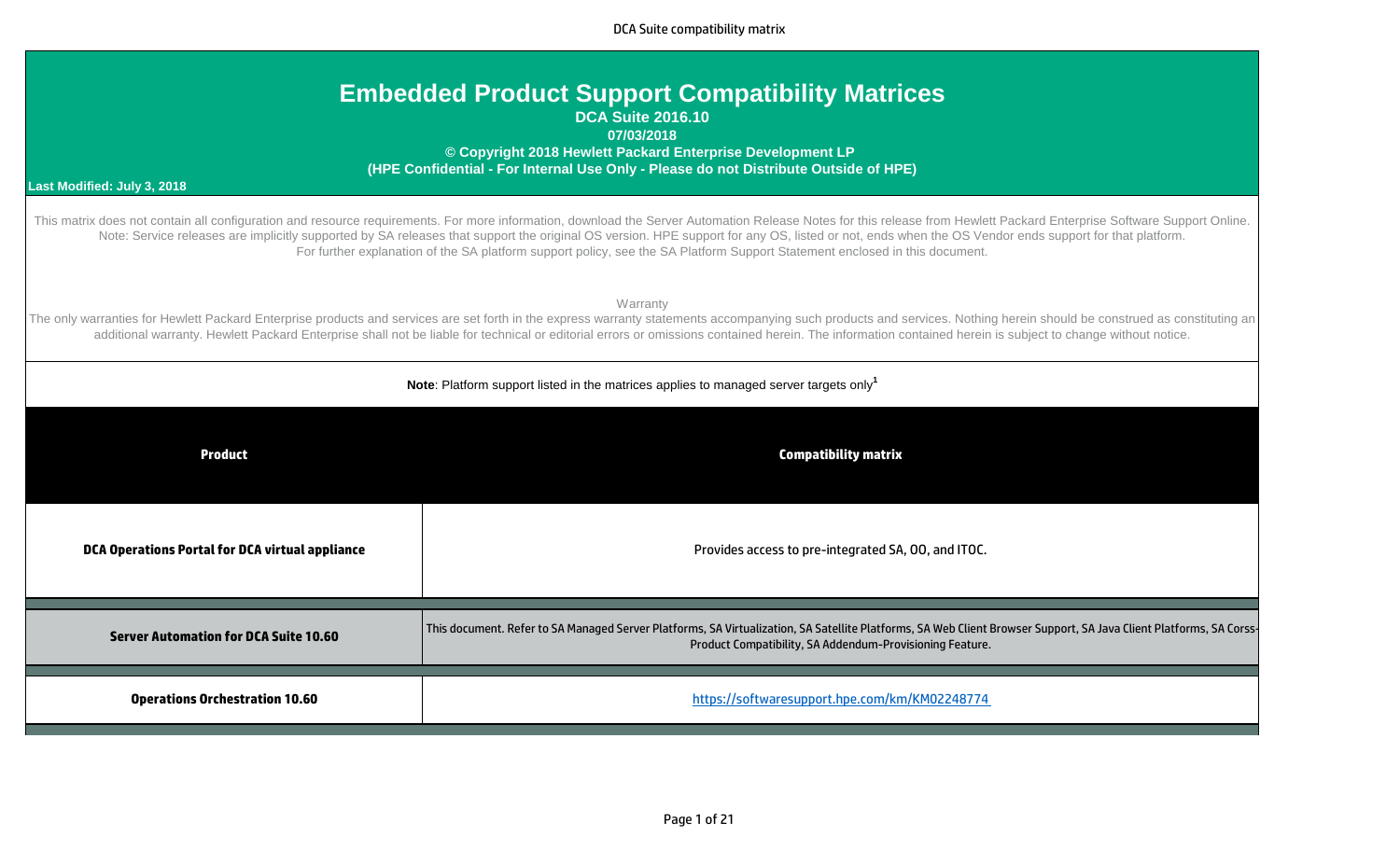| <b>IT Operations Compliance 1.2</b>                                                             | https://softwaresupport.hpe.com/km/KM02583931 |
|-------------------------------------------------------------------------------------------------|-----------------------------------------------|
| <b>Network Automation 10.20</b>                                                                 | https://softwaresupport.hpe.com/km/KM02493002 |
| Database and Middleware Automation 10.50 Premium                                                | https://softwaresupport.hpe.com/km/KM02364831 |
| <b>Operations Bridge Reporter 10.00</b>                                                         | https://softwaresupport.hpe.com/km/KM02035727 |
| Except for SA Satellite support. SA Satellite is not preinstalled in the DCA virtual appliance. |                                               |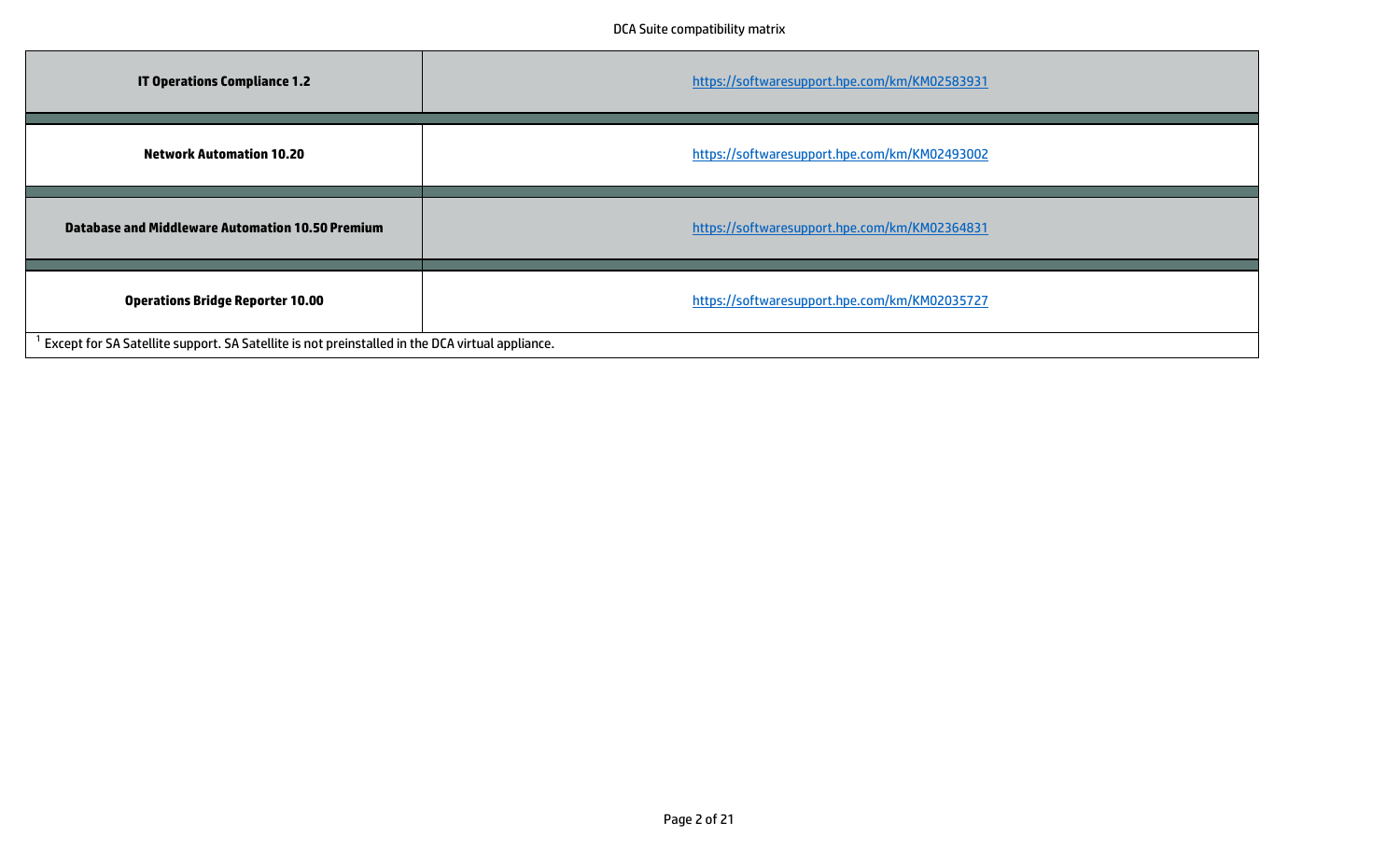DCA Virtual requirements

## **DCA Virtual appliance Requirements**

**DCA Suite 2016.10**

**07/03/2018**

 **© Copyright 2018 Hewlett Packard Enterprise Development LP (HPE Confidential - For Internal Use Only - Please do not Distribute Outside of HPE)**

#### **Last Modified: July 3, 2018**

This matrix does not contain all configuration and resource requirements. For more information, download the Server Automation Release Notes for this release from Hewlett Packard Enterprise Software Support Online. Note: Service releases are implicitly supported by SA releases that support the original OS version. HPE support for any OS, listed or not, ends when the OS Vendor ends support for that platform. For further explanation of the SA platform support policy, see the SA Platform Support Statement enclosed in this document.

**Warranty** 

The only warranties for Hewlett Packard Enterprise products and services are set forth in the express warranty statements accompanying such products and services. Nothing herein should be construed as constituting an additional warranty. Hewlett Packard Enterprise shall not be liable for technical or editorial errors or omissions contained herein. The information contained herein is subject to change without notice.

## **DCA requirements**

\* Virtual appliance deployment is supported through VMware vCenter (otherwise, the OVF parameters dialogue, which provides vital information for deployment, may not be displayed)

- Virtual appliance may be hosted on ESXi 5.1, 5.5, or 6.5
- A default deployed appliance has:
- \* 8 CPUs
- 32 GB RAM (in production environments, recommended memory is 32-48 GB)
- 256 GB disk (thick/thin provisioning can be selected during deployment)
- 2 network interfaces (at least one needs to be configured)
- Other virtual hardware: default recommended options for the OS profile
- $*$  Virtual machine version:  $7^{\#}$

Appliance synchronizes its time with the host it runs on through VMware Tools

# Version 7 is used by default for backwards compatibility. It can be upgraded to a newer version supported by the ESXi it runs on. For more details, see Virtual machine hardware versions (http://kb.vmware.com/selfservice/microsites/search.do?language=en\_US&cmd=displayKC&externalId=1003746) and Upgrading a virtual machine to the latest hardware version (multiple versions) (http://kb.vmware.com/selfservice/microsites/search.do?language=en\_US&cmd=displayKC&externalId=1010675)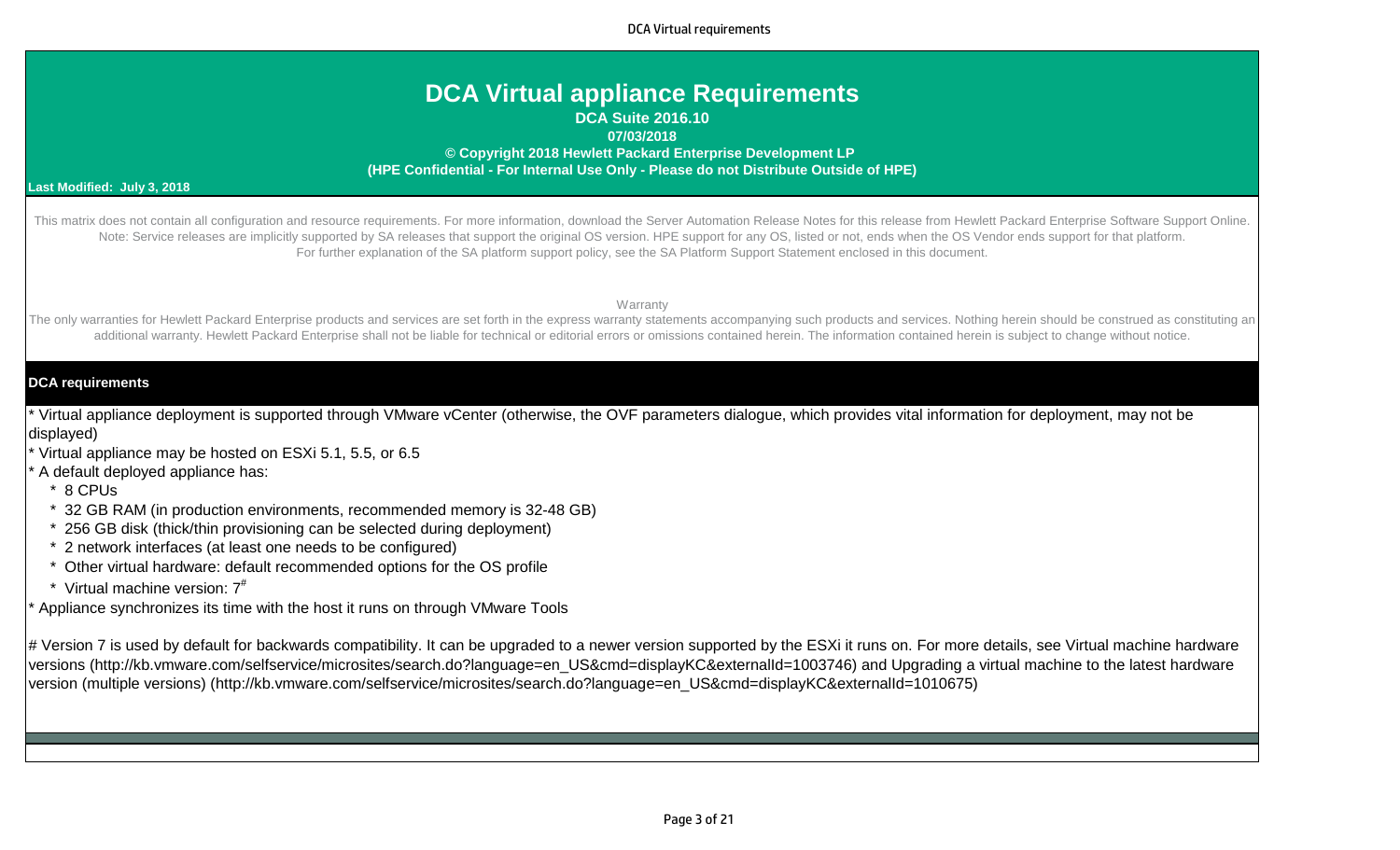| <b>Server Automation Managed Server Support</b> |  |
|-------------------------------------------------|--|
| <b>DCA Suite 2016.10</b>                        |  |

**07/03/2018**

 **© Copyright 2018 Hewlett Packard Enterprise Development LP (HPE Confidential - For Internal Use Only - Please do not Distribute Outside of HPE)**

#### **Last Modified: July 03, 2018**

This matrix does not contain all configuration and resource requirements. For more information, download the Server Automation Release Notes for this release from Hewlett Packard Enterprise Software Support Online. Note: Service releases are implicitly supported by SA releases that support the original OS version. HPE support for any OS, listed or not, ends when the OS Vendor ends support for that platform. For further explanation of the SA platform support policy, see the SA Platform Support Statement enclosed in this document.

#### Warranty

The only warranties for Hewlett Packard Enterprise products and services are set forth in the express warranty statements accompanying such products and services. Nothing herein should be construed as constituting an additional warranty. Hewlett Packard Enterprise shall not be liable for technical or editorial errors or omissions contained herein. The information contained herein is subject to change without notice.

| <b>OS Vendor</b> | <b>Managed Platform<sup>2</sup></b> | <b>Architecture</b> | <b>Versions</b><br><b>Supported</b> | Agent | <b>OS</b><br>Provisioning <sup>9</sup> | Patching <sup>1,8</sup> | <b>Chef</b><br>Integration <sup>11</sup> | <b>Added in</b><br>Release<br>(before SA<br>10.50<br>if blank) | <b>Notes</b>                        |
|------------------|-------------------------------------|---------------------|-------------------------------------|-------|----------------------------------------|-------------------------|------------------------------------------|----------------------------------------------------------------|-------------------------------------|
|                  | Ubuntu Server 16.04                 | x86_64              | GA                                  | Y     | <b>OSBP</b>                            | Full                    | Y                                        |                                                                |                                     |
| <b>Canonical</b> | Ubuntu Server 14.04                 | x86_64              | GA                                  | Υ     | <b>OSBP</b>                            | Full                    | Y                                        |                                                                |                                     |
|                  | Ubuntu Server 12.04                 | x86_64              | GA                                  | Y     | <b>OSBP</b>                            | Full                    | Y                                        |                                                                |                                     |
|                  | CentOS <sub>7</sub>                 | x86_64              | GA-U3                               | Y     | <b>OSBP</b>                            | Extended                | Y                                        |                                                                | See footnote on<br>YUM <sup>7</sup> |
| <b>CentOS</b>    | CentOS <sub>6</sub>                 | x86_64              | GA-6.9                              | Y     | <b>OSBP</b>                            | <b>Extended</b>         | Y                                        |                                                                | See footnote on<br>YUM <sup>7</sup> |
|                  | CentOS 5                            | x86_64              | $5.3 - 5.11$                        | Y     | <b>OSBP</b>                            | Extended                | Y                                        |                                                                | See footnote on<br>YUM <sup>7</sup> |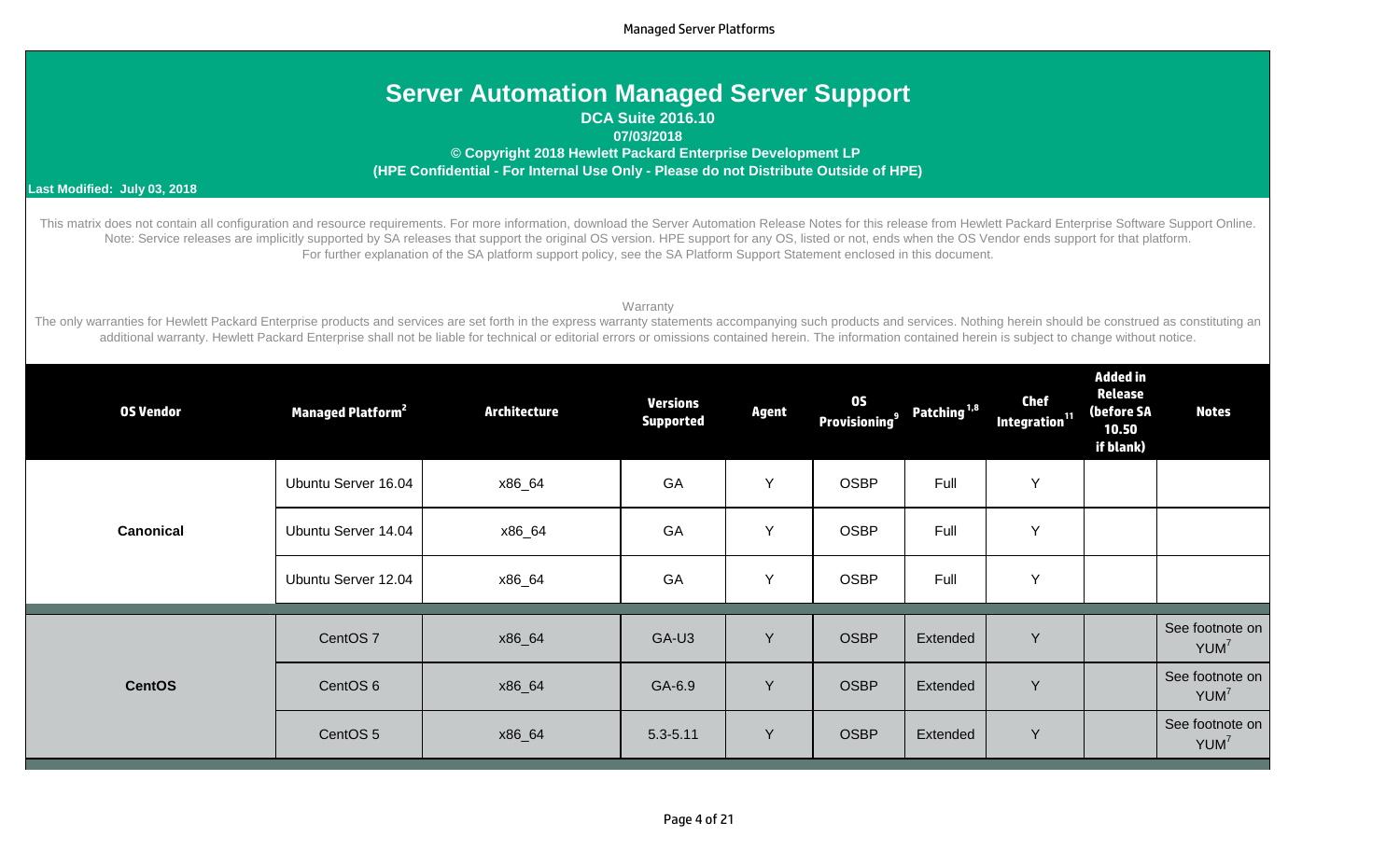|                  | Windows Server 2016<br>(Datacenter, Standard,<br>Essentials)                             | x86_64 | GA     | Y           | <b>OSBP</b> | Full      | ${\sf N}$ | 10.51 | See Windows<br>Note 1 and 2 |
|------------------|------------------------------------------------------------------------------------------|--------|--------|-------------|-------------|-----------|-----------|-------|-----------------------------|
| <b>Microsoft</b> | Windows Server 2012<br>R2 (Datacenter,<br>Standard)                                      | x86_64 | GA     | Y           | <b>OSBP</b> | Full      | ${\sf N}$ |       | See Windows<br>Note 1       |
|                  | Windows Server 2012<br>(Datacenter, Standard,<br>Foundation, Server<br>Core, Essentials) | x86_64 | GA     | Y           | <b>OSBP</b> | Full      | Υ         |       | See Windows<br>Note 1       |
| <b>Microsoft</b> | Windows Server 2008<br>R2 (Standard,<br>Enterprise,<br>Datacenter, Web,<br>Server Core)  | x86_64 | GA-SP1 | Y           | <b>OSBP</b> | Full      | Y         |       | See Windows<br>Note 1       |
|                  | Windows Server 2008<br>(Standard, Enterprise,<br>Datacenter, Web,<br>Server Core)        | x86_64 | GA-SP2 | Y           | <b>OSBP</b> | Full      | Y         |       | See Windows<br>Note 1       |
|                  | Windows 10<br>(Enterprise)                                                               | x86_64 | GA     | $\mathsf Y$ | <b>OSBP</b> | Full      | Y         |       |                             |
| <b>Microsoft</b> | Windows 8.1<br>(Enterprise, Pro)                                                         | x86_64 | GA     | Y           | <b>OSBP</b> | Full      | ${\sf N}$ |       | See Windows<br>Note 1       |
|                  | Windows 7<br>(Enterprise,<br>Professional, Ultimate)                                     | x86_64 | GA     | Y           | <b>OSBP</b> | Full      | ${\sf N}$ |       | See Windows<br>Note 1       |
| <b>Microsoft</b> | Hyper-V Server 2012<br>R2                                                                | x86_64 | GA     | Y           | <b>OSBP</b> | ${\sf N}$ | ${\sf N}$ |       | See Windows<br>Note 1       |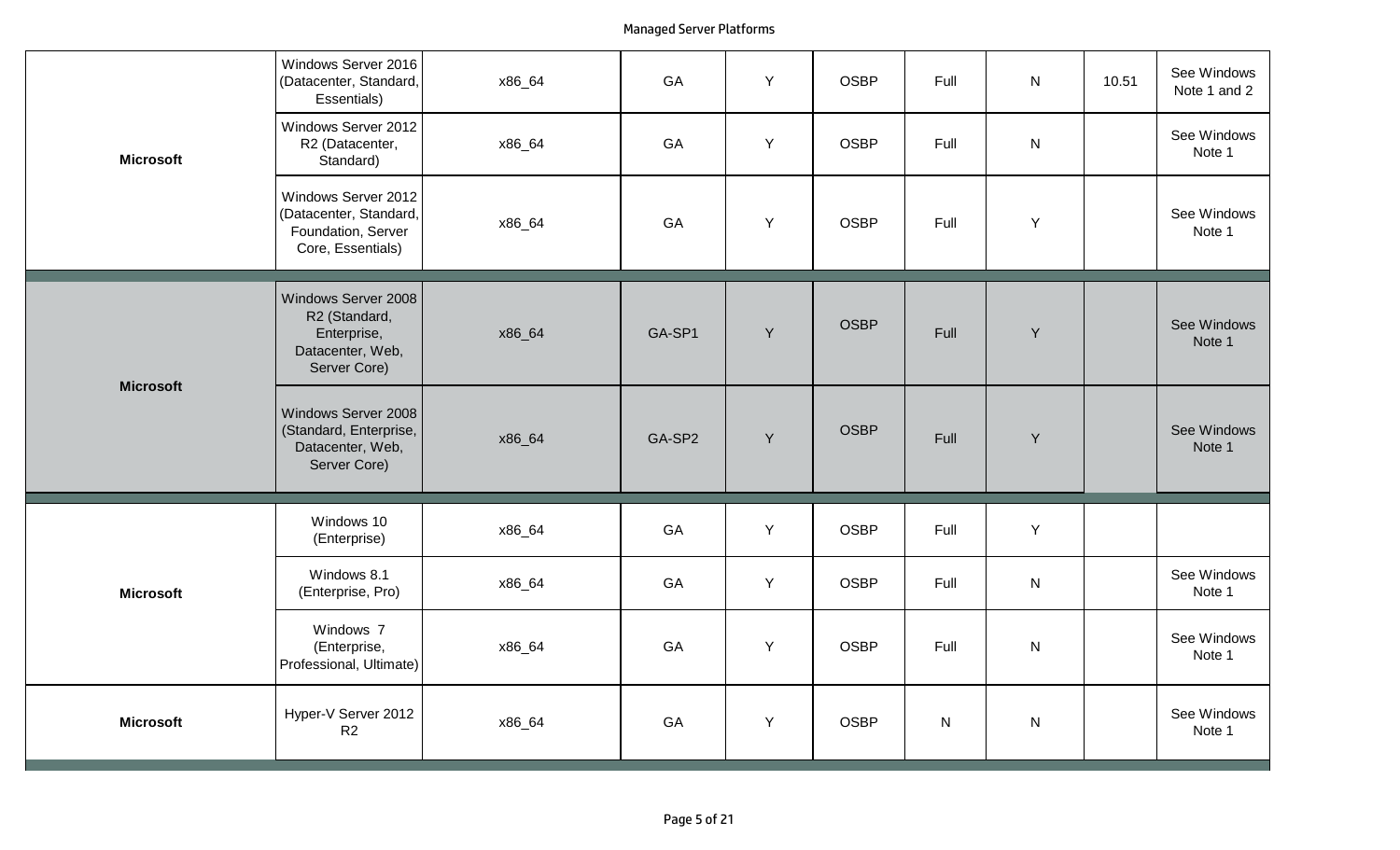| <b>Novell</b>  | <b>SuSE Linux Enterprise</b><br>Server 12     | x86_64 | GA-SP1       | Y | <b>OSBP</b> | Extended               | ${\sf N}$    | See footnote on<br>Zypper <sup>13</sup> |
|----------------|-----------------------------------------------|--------|--------------|---|-------------|------------------------|--------------|-----------------------------------------|
|                | SuSE Linux Enterprise<br>Server 11            | x86_64 | GA-SP4       | Y | <b>OSBP</b> | Extended <sup>15</sup> | $Y^{12}$     | See footnote on<br>Zypper <sup>13</sup> |
| <b>Novell</b>  | Open Enterprise<br>Server 11                  | x84_64 | GA-SP1       | Y | No OS Prov  | Extended <sup>15</sup> | $\mathsf{N}$ |                                         |
|                | Open Enterprise<br>Server 2                   | x86_64 | SP2-SP3      | Y | No OS Prov  | Extended <sup>15</sup> | ${\sf N}$    |                                         |
|                | Oracle Linux 7                                | x86_64 | GA-U3        | Y | <b>OSBP</b> | Full                   | Y            | See footnote on<br>YUM <sup>7</sup>     |
| Oracle         | Oracle Linux 6                                | x86_64 | GA-6.9       | Y | <b>OSBP</b> | Full                   | Y            | See footnote on<br>YUM <sup>7</sup>     |
|                | <b>Oracle Enterprise</b><br>Linux 5           | x86_64 | $5.1 - 5.11$ | Y | <b>OSBP</b> | Full                   | Y            | See footnote on<br>YUM <sup>7</sup>     |
|                | Solaris 11 <sup>4</sup>                       | x86_64 | GA - 11.2    | Y | <b>OSBP</b> | Full <sup>16</sup>     | Y            | See Solaris Note                        |
|                |                                               |        | U9-U11       | Y | <b>OSBP</b> | Full                   | Y            | See Solaris Note<br>$\overline{1}$      |
|                | Solaris 10 <sup>4</sup>                       | x86_64 | GA-U8        | Y | <b>OSBP</b> | Full                   | Y            | See Solaris Note                        |
| <b>Red Hat</b> | <b>RHEL 7 Server</b>                          | x86_64 | GA-U3        | Y | <b>OSBP</b> | Full <sup>14</sup>     | Y            | See footnote on<br>YUM <sup>7</sup>     |
| <b>Red Hat</b> | RHEL 7 Desktop<br>(Client and<br>Workstation) | x86_64 | GA           | Y | <b>OSBP</b> | Full <sup>14</sup>     | Y            | See footnote on<br>YUM <sup>7</sup>     |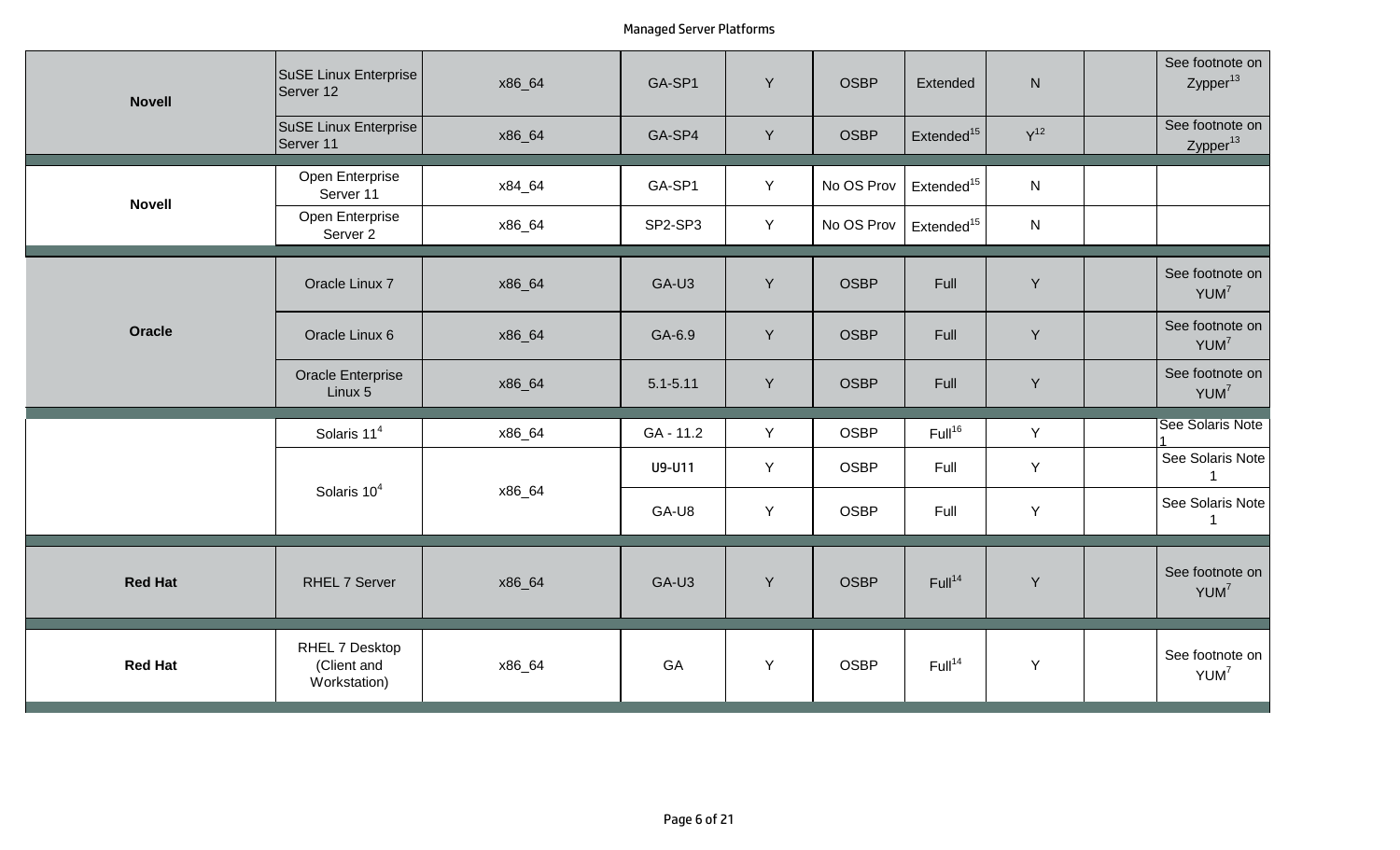| <b>Red Hat</b>       | RHEL 6 Server                                   | x86_64 | GA-6.9   | Y         | <b>OSBP</b> | Full <sup>14</sup> | Y         | See footnote on<br>YUM <sup>7</sup>             |
|----------------------|-------------------------------------------------|--------|----------|-----------|-------------|--------------------|-----------|-------------------------------------------------|
| <b>Red Hat</b>       | RHEL 6 Desktop -<br>(Client and<br>Workstation) | x86_64 | GA       | Y         | <b>OSBP</b> | Full <sup>14</sup> | Y         | See footnote on<br>YUM <sup>7</sup>             |
| <b>Red Hat</b>       | RHEL 5 Server                                   | x86_64 | GA-5.11  | Y         | <b>OSBP</b> | Full <sup>14</sup> | Y         | See footnote on<br>YUM <sup>7</sup>             |
| <b>Red Hat</b>       | <b>RHEL 5 Desktop</b>                           | x86_64 | $GA-5.3$ | Y         | <b>OSBP</b> | Full <sup>14</sup> | Y         | See footnote on<br>YUM <sup>7</sup>             |
| VMware <sup>17</sup> | <b>ESXi 6.0</b>                                 | x86_64 | GA       | ${\sf N}$ | <b>OSBP</b> | $\mathsf{N}$       | ${\sf N}$ | See platform<br>Support on<br><b>HPELN</b> note |
| <b>VMware</b>        | <b>ESXi 5.5</b>                                 | x86_64 | GA       | ${\sf N}$ | <b>OSBP</b> | N                  | ${\sf N}$ |                                                 |

 $^{\rm 1}$  Indicates server patching support. Options are:

. Basic = simple patch remediation, but may not have full metadata (dependencies, supersedence, etc).

. Extended = includes metadata support (dependencies, supersedence, etc.).

. Full = includes integrated patch import from vendor. "N": no patching support is available

 $^{\text{2}}$ The supported managed server platforms herein, are also supported in virtual machines when the virtual machine vendor also supports that version or release of the managed platform.

 $^{\text{3}}$  Virtualization support is on nPars, vPars 5.x, and Integrity VM 4.x servers only.

 $^4$ Guest-domain Solaris LDOMs are supported for server management, but without virtualization management and OS provisioning. The solution at this point does not have any support for creating, starting or stopping LDOMs.

<sup>5</sup> Use OS-native installation managers (such as AIX NIM and HP-UX Ignite) to install the operating system, and use SA to install the SA Agents.

<sup>6</sup> Citrix supports network boot only for Windows guests; therefore, only Windows OS provisioning is supported for XenServer guest VMs

 $7$  On all marked platforms, SA Patching for Linux supports native YUM 3.0.1 or later.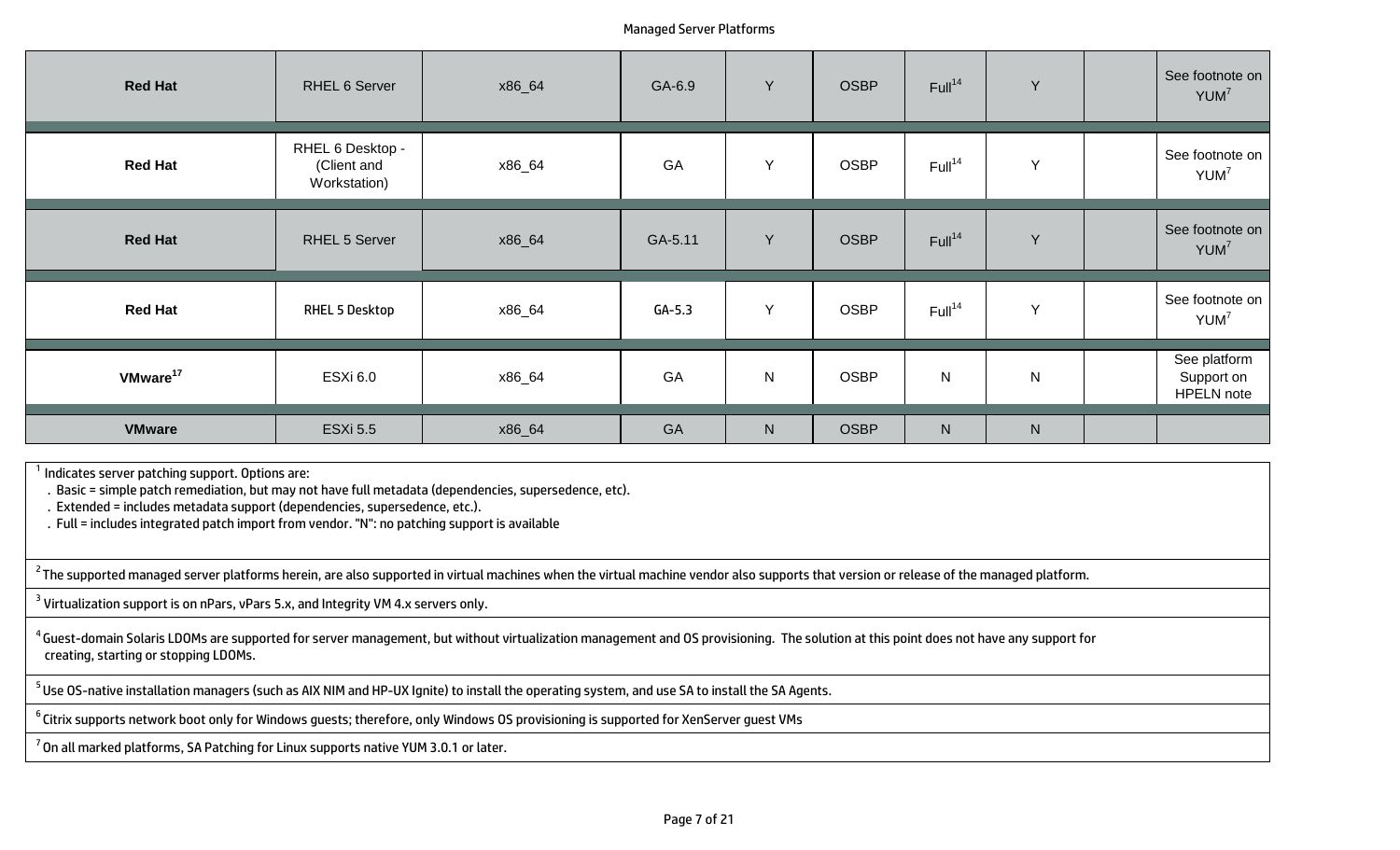$^{\rm 8}$  SA does not support Source RPM packages on any platforms that supports RPM

<sup>9</sup> Indicates OS Provisiong support. Options are:

. OSBP = OS Build Plan support

. No OS Prov = no OS provisioning support on this platform.

<sup>11</sup> SA supports the integration with Chef Solo 11.6.2-1 binaries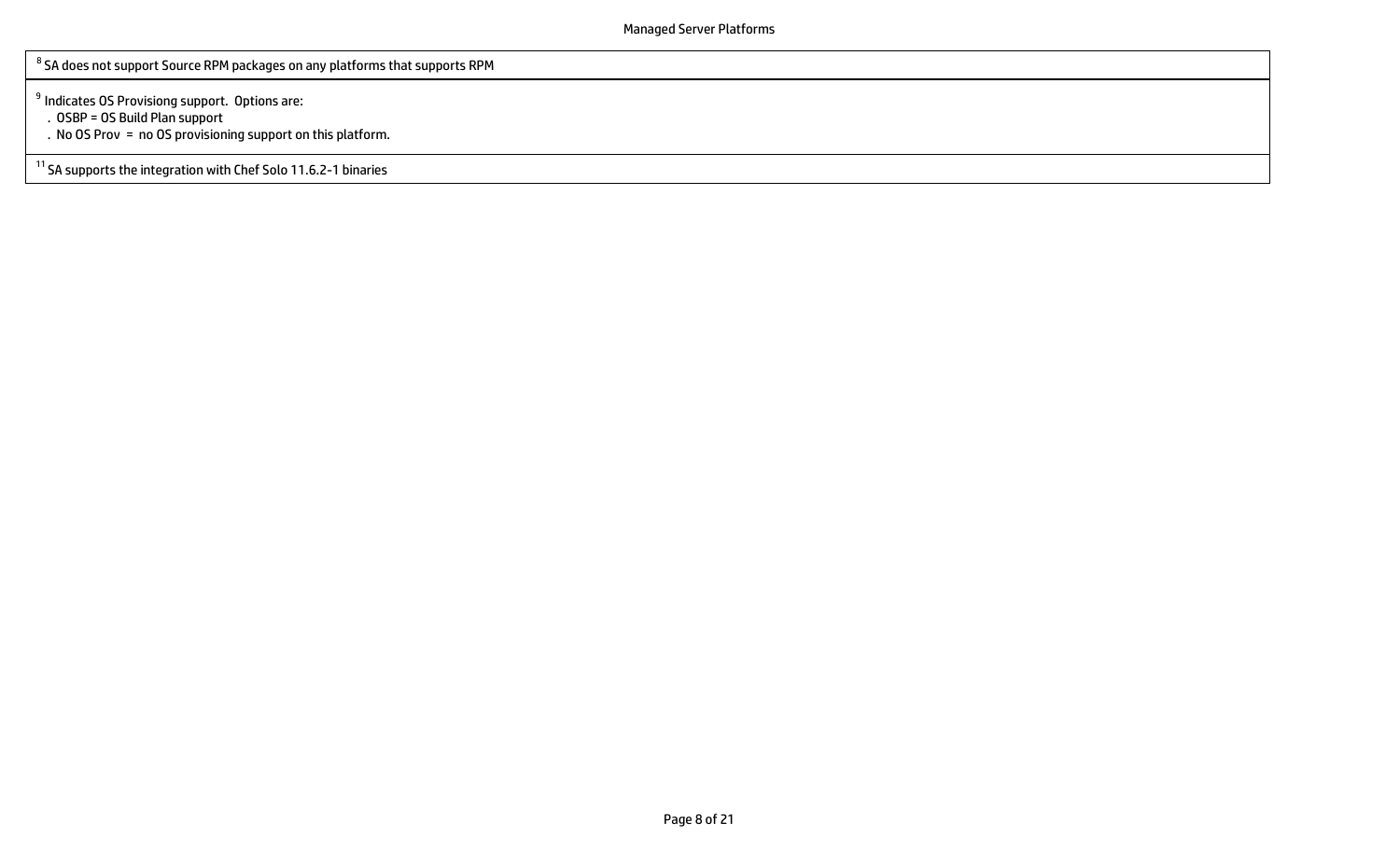Virtualization

## **Server Automation Virtualization Support**

**DCA Suite 2016.10**

**07/03/2018**

 **© Copyright 2018 Hewlett Packard Enterprise Development LP**

(HPE Confidential - For Internal Use Only - Please do not Distribute Outside of HPE)

#### **Last Modified: July 03, 2018**

This matrix does not contain all configuration and resource requirements. For more information, download the Server Automation Release Notes for this release from Hewlett Packard Enterprise Software Support Online. Note: S releases are implicitly supported by SA releases that support the original OS version. HPE Software support for any OS, listed or not, ends when the OS Vendor ends support for that platform. For further explanation of the SA platform support policy, see the SA Platform Support Statement enclosed in this document.

Warranty

The only warranties for Hewlett Packard Enterprise products and services are set forth in the express warranty statements accompanying such products and services. Nothing herein should be construed as constituting an addit warranty. Hewlett Packard Enterprise shall not be liable for technical or editorial errors or omissions contained herein. The information contained herein is subject to change without notice.

| <b>OS Vendor</b>    | Hypervisor/<br><b>Virtualization Service</b> | <b>Architecture</b> | <b>0S Version</b>                                  | <b>Actions Supported on Virtual</b><br><b>Servers</b>                                                                                                                                      | <b>Added in Release</b><br>(before SA 10.20<br>if blank) | <b>Notes</b>                                                                                                                                 |
|---------------------|----------------------------------------------|---------------------|----------------------------------------------------|--------------------------------------------------------------------------------------------------------------------------------------------------------------------------------------------|----------------------------------------------------------|----------------------------------------------------------------------------------------------------------------------------------------------|
| Microsoft $1,2,3,4$ | SCVMM Server 2008 R2                         |                     | See Microsoft<br>documentation for<br>supported OS | Create, Modify, Migrate,<br>Convert to VM Template,<br>Delete, Power On, Power Off,<br>Pause, Suspend,<br>Shut down guest for VMs<br>Deploy VM from VM Template<br>and Delete VM Templates |                                                          | SCVMM integration only supports Hyper-V<br>hypervisors. Please refer to Microsoft<br>SCVMM documentation for supported Hyper-<br>V versions. |
| Oracle              | Solaris 11 Global Zone                       | x86_64              | Solaris 11                                         | Create, Modify, Start,<br>Stop, Remove                                                                                                                                                     |                                                          |                                                                                                                                              |
|                     | Solaris 10 Global Zone                       | x86_64              | Solaris 10                                         | Create, Modify, Start,<br>Stop, Remove                                                                                                                                                     |                                                          |                                                                                                                                              |
|                     | $\mathcal{U}$                                |                     |                                                    |                                                                                                                                                                                            |                                                          |                                                                                                                                              |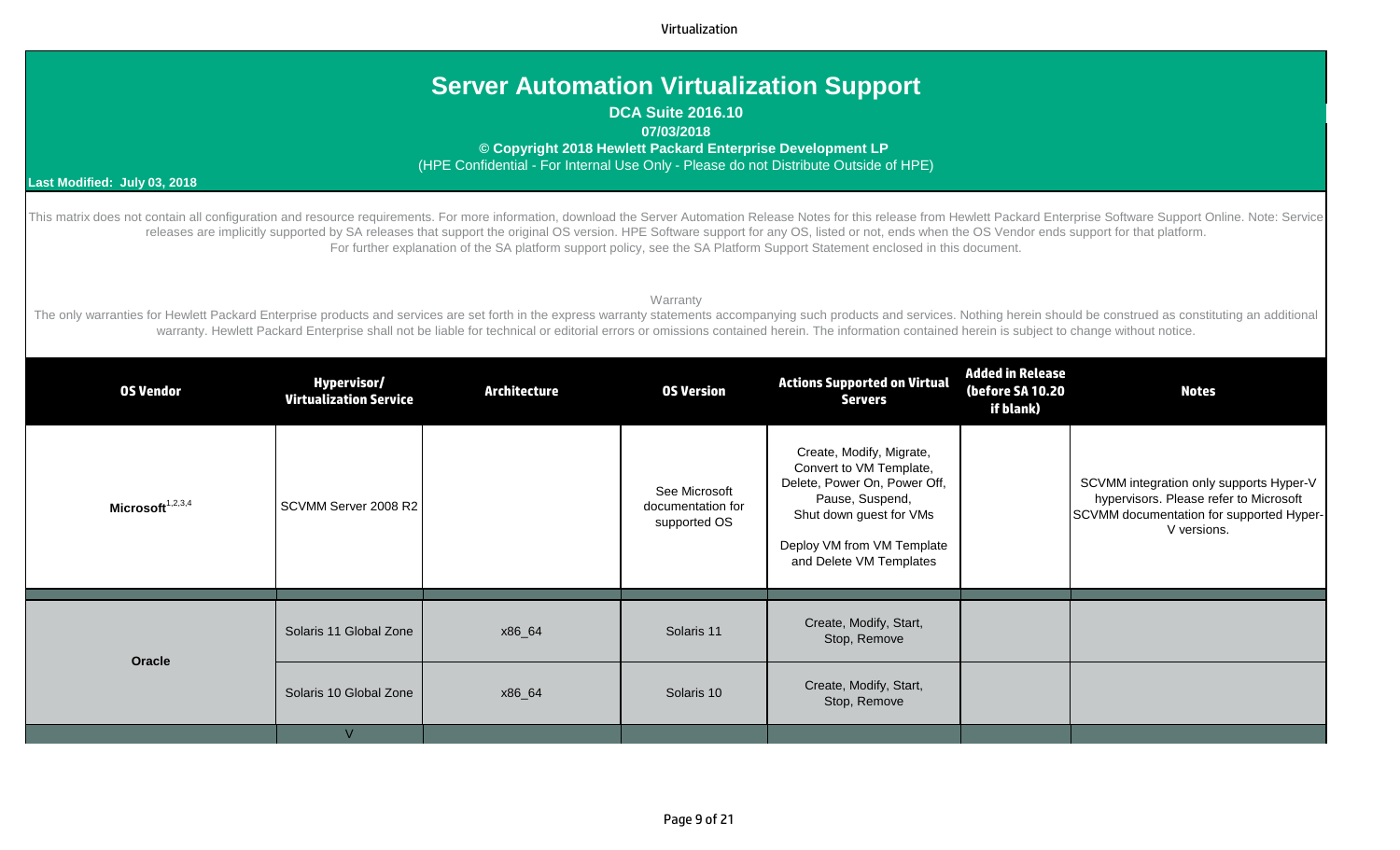#### Virtualization

| Create, Modify, Migrate,<br>Clone, Convert to VM Template,<br>vCenter 6.0<br>See VMware<br>Delete, Power On, Power Off,<br>vCenter 5.5<br>documentation for<br>Suspend, Reset, Shut down<br>vCenter 5.1<br>Please refer to VMware Vcenter<br>supported OS <sup>5</sup><br>VMware $1,2,4,5$<br>quest.<br>documentation for supported Hypervisors<br>vCenter 5.0<br>Only Windows platforms are<br>Restart guest for VMs<br>vCenter 4.1<br>supported.<br>vCenter 4.0<br>Deploy VM from VM Template<br>and Delete VM Templates |  |
|----------------------------------------------------------------------------------------------------------------------------------------------------------------------------------------------------------------------------------------------------------------------------------------------------------------------------------------------------------------------------------------------------------------------------------------------------------------------------------------------------------------------------|--|
|----------------------------------------------------------------------------------------------------------------------------------------------------------------------------------------------------------------------------------------------------------------------------------------------------------------------------------------------------------------------------------------------------------------------------------------------------------------------------------------------------------------------------|--|

Please refer to the *Managed Server Platforms* matrix for SA features supported on Hypervisors running as managed servers.

 $^1$ UAPI support for VMware ESX/ESXi and Microsoft HyperV servers are removed. Please refer to the release notes for details.

<sup>2</sup> New UAPI support for VMware vCenter and Microsoft SCVMM is available. Please refer to API documentation for more details.

<sup>3</sup> Support for SCVMM requires use of Powershell 2.0. Other Powershell versions are not supported.

<sup>4</sup> Support for vCenter and SCVMM is limited to features as documented in the SA User Guide. Please refer to the User Guide for more details.

<sup>5</sup> To install SA agents on vCenter Server Appliance (VCSA) 5.x and 6.0 and bring them under management, make sure to set the root's shell to bash.

Deprecation Note: For support deprecation and removal announcements, see the DCA Suite Release Notes.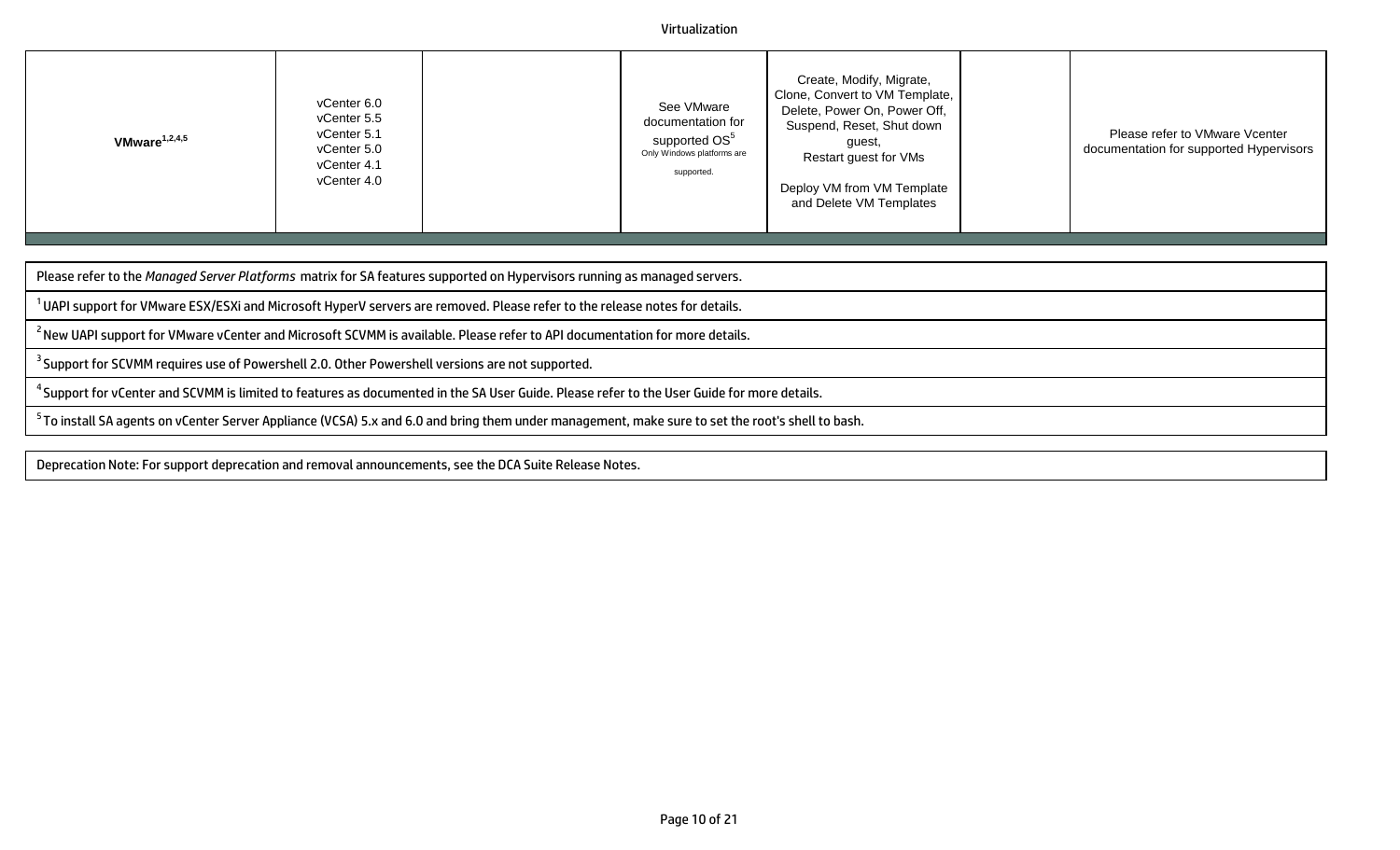Satellite Platforms

## **Server Automation Satellite Server Support**

## **DCA Suite 2016.10 07/03/2018 © Copyright 2018 Hewlett Packard Enterprise Development LP (HPE Confidential - For Internal Use Only - Please do not Distribute Outside of HPE)**

#### **Last Modified: July 03, 2018**

This matrix does not contain all configuration and resource requirements. For more information, download the Server Automation Release Notes for this release from Hewlett Packard Enterprise Software Support Online. Note: Service releases are implicitly supported by SA releases that support the original OS version. HPE Software support for any OS, listed or not, ends when the OS Vendor ends support for that platform. For further explanation of the SA platform support policy, see the SA Platform Support Statement enclosed in this document.

#### **Warranty**

The only warranties for Hewlett Packard Enterprise products and services are set forth in the express warranty statements accompanying such products and services. Nothing herein should be construed as constituting an additional warranty. Hewlett Packard Enterprise shall not be liable for technical or editorial errors or omissions contained herein. The information contained herein is subject to change without notice.

| <b>OS Vendor</b> | <b>Core Platform</b>                                | <b>Architecture</b> | <b>Versions Supported</b> | <b>Local File System</b> | <b>Added in Release</b><br>(before SA 10.20 if<br>blank) | <b>Notes</b> |
|------------------|-----------------------------------------------------|---------------------|---------------------------|--------------------------|----------------------------------------------------------|--------------|
| <b>CentOS</b>    | CentOS 6                                            | x86_64              | U <sub>5</sub>            | ext4                     |                                                          |              |
| <b>Novell</b>    | <b>SuSE Linux Enterprise</b><br>Server<br>(SLES) 11 | x86_64              | SP2-SP3                   | ext4                     |                                                          |              |
| Oracle           | Oracle Enterprise Linux<br>(OEL) 6 <sup>3</sup>     | x86_64              | $U3-U5$                   | ext4                     |                                                          |              |
| <b>Red Hat</b>   | Red Hat Enterprise Linux<br>(RHEL) 7 Server         | x86_64              | GA-U2                     | $ext{4,vxfs}^2$          |                                                          |              |
| <b>Red Hat</b>   | Red Hat Enterprise Linux<br>(RHEL) 6 Server         | x86_64              | $U3-U5$                   | $ext{4,vxfs}^2$          |                                                          |              |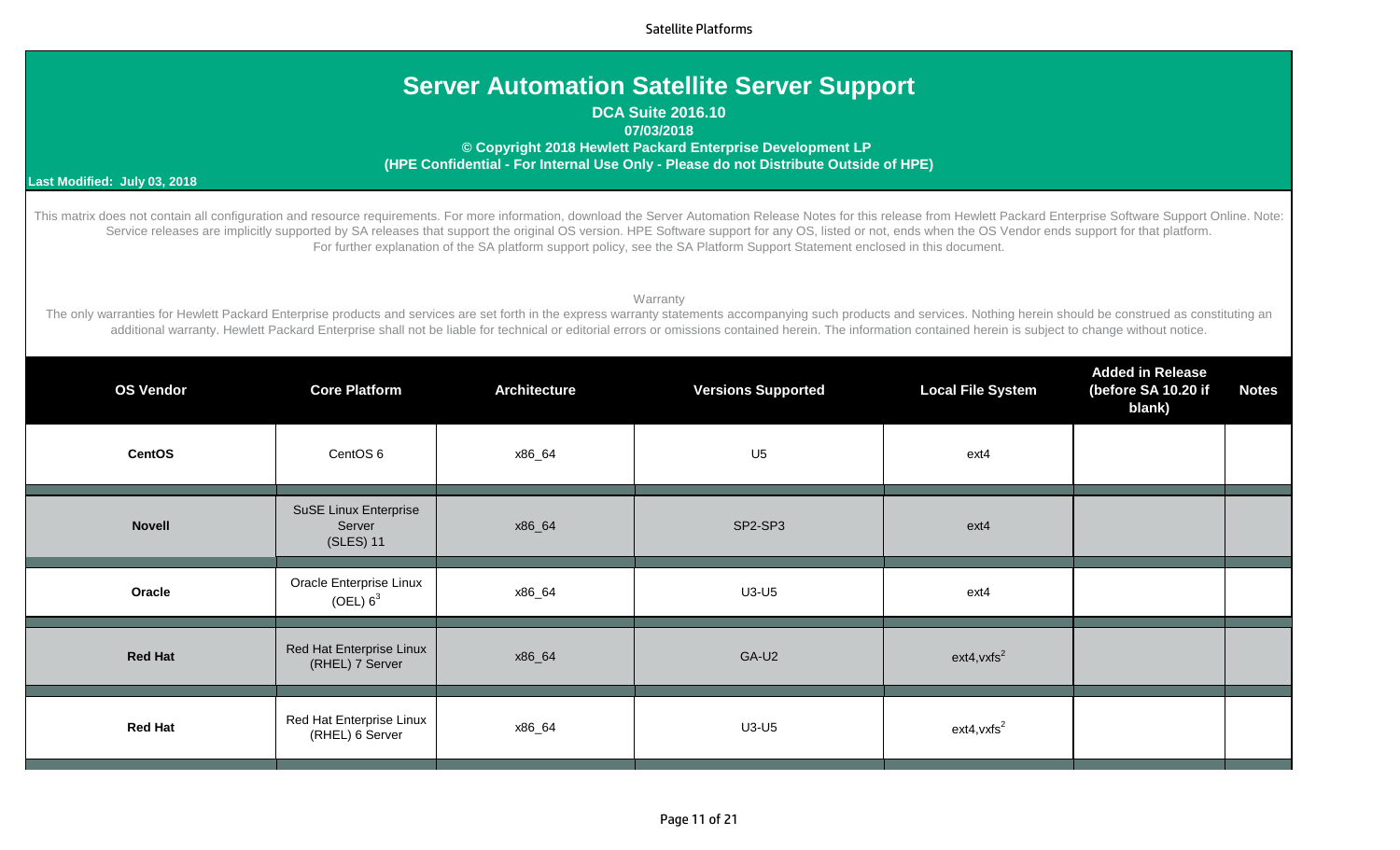## Satellite Platforms

| <b>Red Hat</b>                                                                                                                                                                                                                                                                                                                                                                                      | Red Hat Enterprise Linux<br>(RHEL) 5 Server <sup>4, 6</sup> | x86_64 | U2-U10                                                                                                                                                      | $ext{3}, vxfs1$ |                                                      |  |  |  |
|-----------------------------------------------------------------------------------------------------------------------------------------------------------------------------------------------------------------------------------------------------------------------------------------------------------------------------------------------------------------------------------------------------|-------------------------------------------------------------|--------|-------------------------------------------------------------------------------------------------------------------------------------------------------------|-----------------|------------------------------------------------------|--|--|--|
| <sup>1</sup> This requires Veritas Storage Foundation Basic 5.0 MP3 RP2 or later.                                                                                                                                                                                                                                                                                                                   |                                                             |        |                                                                                                                                                             |                 |                                                      |  |  |  |
| <sup>2</sup> This requires Veritas Storage Foundation Basic 6.01 or later.                                                                                                                                                                                                                                                                                                                          |                                                             |        |                                                                                                                                                             |                 |                                                      |  |  |  |
| <sup>3</sup> Supported with the RHEL compatible kernel only. The unbreakable kernel is not supported.                                                                                                                                                                                                                                                                                               |                                                             |        |                                                                                                                                                             |                 |                                                      |  |  |  |
| <sup>4</sup> Supported with IPv4 network configuration only. Does not support managing IPv6 servers.                                                                                                                                                                                                                                                                                                |                                                             |        |                                                                                                                                                             |                 |                                                      |  |  |  |
| <sup>5</sup> Managing IPv6 servers is supported Starting with SLES SP3, RHEL, CentOS, and OEL update 5                                                                                                                                                                                                                                                                                              |                                                             |        |                                                                                                                                                             |                 |                                                      |  |  |  |
| <sup>6</sup> IMPORTANT Note about Red Hat 5.9, 6.3 and 6.4: If you are running a default RedHat 5.9, 6.3, 6.4 kernel, you must upgrade the kernel to a version that no longer has an issue with the SO_REUSEADDR<br>socket semantics. This can be accomplished by installing the latest kernel from the RedHat errata advisory, or installing the next release of RedHat Linux, as described below: |                                                             |        |                                                                                                                                                             |                 |                                                      |  |  |  |
| • For RHEL 5.9, perform one of the following actions:                                                                                                                                                                                                                                                                                                                                               |                                                             |        |                                                                                                                                                             |                 |                                                      |  |  |  |
| • use the latest version kernel, 2.6.18-348.16.1 or above.<br>• or upgrade to RHEL 5.10                                                                                                                                                                                                                                                                                                             |                                                             |        | See Red Hat errata:                                                                                                                                         |                 | http://rhn.redhat.com/errata/RHS<br>A-2013-1166.html |  |  |  |
| • For RHEL 6.3 or 6.4, perform one of the following actions:                                                                                                                                                                                                                                                                                                                                        |                                                             |        |                                                                                                                                                             |                 |                                                      |  |  |  |
| • use the latest version kernel, 2.6.32-358.18.1 or above.<br>• or upgrade to RHEL 6.5.                                                                                                                                                                                                                                                                                                             |                                                             |        | See Red Hat errata:                                                                                                                                         |                 | http://rhn.redhat.com/errata/RHSA-<br>2013-1173.html |  |  |  |
| For more information, see errata https://rhn.redhat.com/errata/RHBA-2016-0199.html.                                                                                                                                                                                                                                                                                                                 |                                                             |        | $^7$ On RHEL 7.2 you must upgrade systemd package to at least version 219-19.el7_2.4, otherwise the core services will not start automatically upon reboot. |                 |                                                      |  |  |  |
| <b>General Notes</b>                                                                                                                                                                                                                                                                                                                                                                                |                                                             |        |                                                                                                                                                             |                 |                                                      |  |  |  |
| Antivirus software is not supported on SA cores.                                                                                                                                                                                                                                                                                                                                                    |                                                             |        |                                                                                                                                                             |                 |                                                      |  |  |  |
| IPMP (IP Multi-Pathing) and NIC bonding are supported on core and satellite servers.                                                                                                                                                                                                                                                                                                                |                                                             |        |                                                                                                                                                             |                 |                                                      |  |  |  |
| SAN (MPIO) is supported.                                                                                                                                                                                                                                                                                                                                                                            |                                                             |        |                                                                                                                                                             |                 |                                                      |  |  |  |
|                                                                                                                                                                                                                                                                                                                                                                                                     |                                                             |        |                                                                                                                                                             |                 |                                                      |  |  |  |
| Deprecation Note: For support deprecation and removal announcements, see the DCA Suite Release Notes.                                                                                                                                                                                                                                                                                               |                                                             |        |                                                                                                                                                             |                 |                                                      |  |  |  |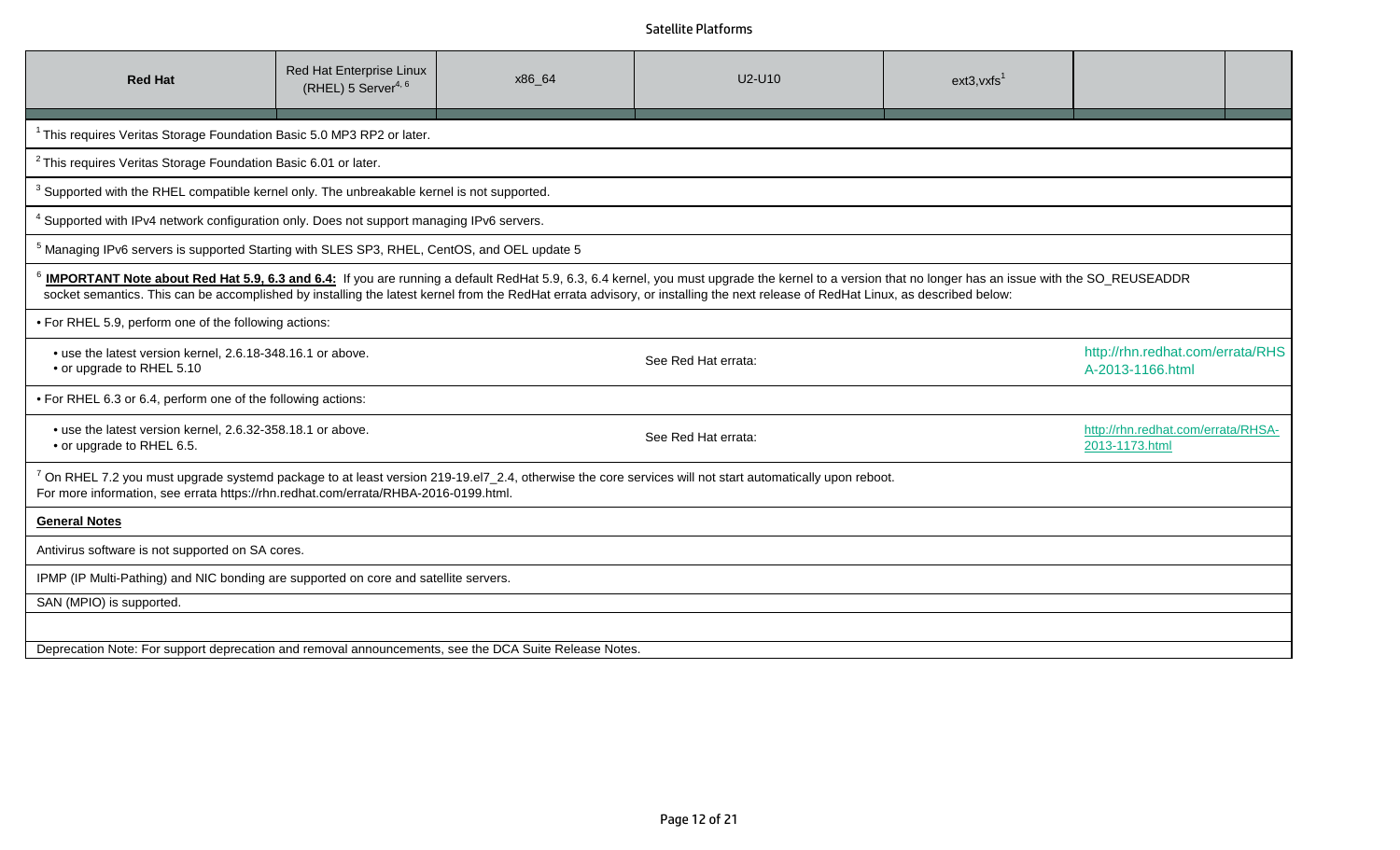Web Client Browser Support

## **Server Automation Web Client Support**

**DCA Suite 2016.10**

**07/03/2018**

 **© Copyright 2018 Hewlett Packard Enterprise Development LP (HPE Confidential - For Internal Use Only - Please do not Distribute Outside of HPE)**

#### **Last Modified: July 03, 2018**

This matrix does not contain all configuration and resource requirements. For more information, download the Server Automation Release Notes for this release from Hewlett Packard Enterprise Software Support Online. Note: Service releases are implicitly supported by SA releases that support the original OS version. HPE Software support for any OS, listed or not, ends when the OS Vendor ends support for that platform. For further explanation of the SA platform support policy, see the SA Platform Support Statement enclosed in this document.

**Warranty** 

The only warranties for Hewlett Packard Enterprise products and services are set forth in the express warranty statements accompanying such products and services. Nothing herein should be construed as constituting an additional warranty. Hewlett Packard Enterprise shall not be liable for technical or editorial errors or omissions contained herein. The information contained herein is subject to change without notice.

| <b>Browser</b>                                                                                                                                                                  | <b>Version</b> | <b>SA Compatibility1</b> | Internal Notes (for HP Internal Use Only) | <b>Notes</b> |  |  |
|---------------------------------------------------------------------------------------------------------------------------------------------------------------------------------|----------------|--------------------------|-------------------------------------------|--------------|--|--|
| <b>Chrome</b>                                                                                                                                                                   | 6 or later     | SA 10.0 or later         |                                           |              |  |  |
| <b>Firefox</b>                                                                                                                                                                  | 3.6 or later   | SA 9.10 or later         |                                           |              |  |  |
|                                                                                                                                                                                 | 8, 9, or 10    | SA 9.10 or later         |                                           |              |  |  |
| <b>Internet Explorer</b>                                                                                                                                                        | 11             | SA 10.10 or later        |                                           |              |  |  |
| Opera                                                                                                                                                                           | 11 or later    | SA 10.0 or later         |                                           |              |  |  |
| Safari                                                                                                                                                                          | 5 or later     | SA 10.0 or later         |                                           |              |  |  |
| <sup>1</sup> See the User Guide: Application Deployment Manager and the User Guide: Database and Middleware Automation for a list of browsers recommended for those components. |                |                          |                                           |              |  |  |

#### **Browser Configuration Requirements**

To use the SA Web Client, your browser must be configured in the following manner:  $\square$ 

. The browser must support SSL and should provide 128-bit encryption (recommended).  $\square$ 

. The browser must accept cookies and be able to use Java.

. Using a pop-up blocker might prevent some functions from working correctly. Either disable the pop-up blocker or use the supported browser's native pop-up blocking function  $\Box$ instead of a third-party product.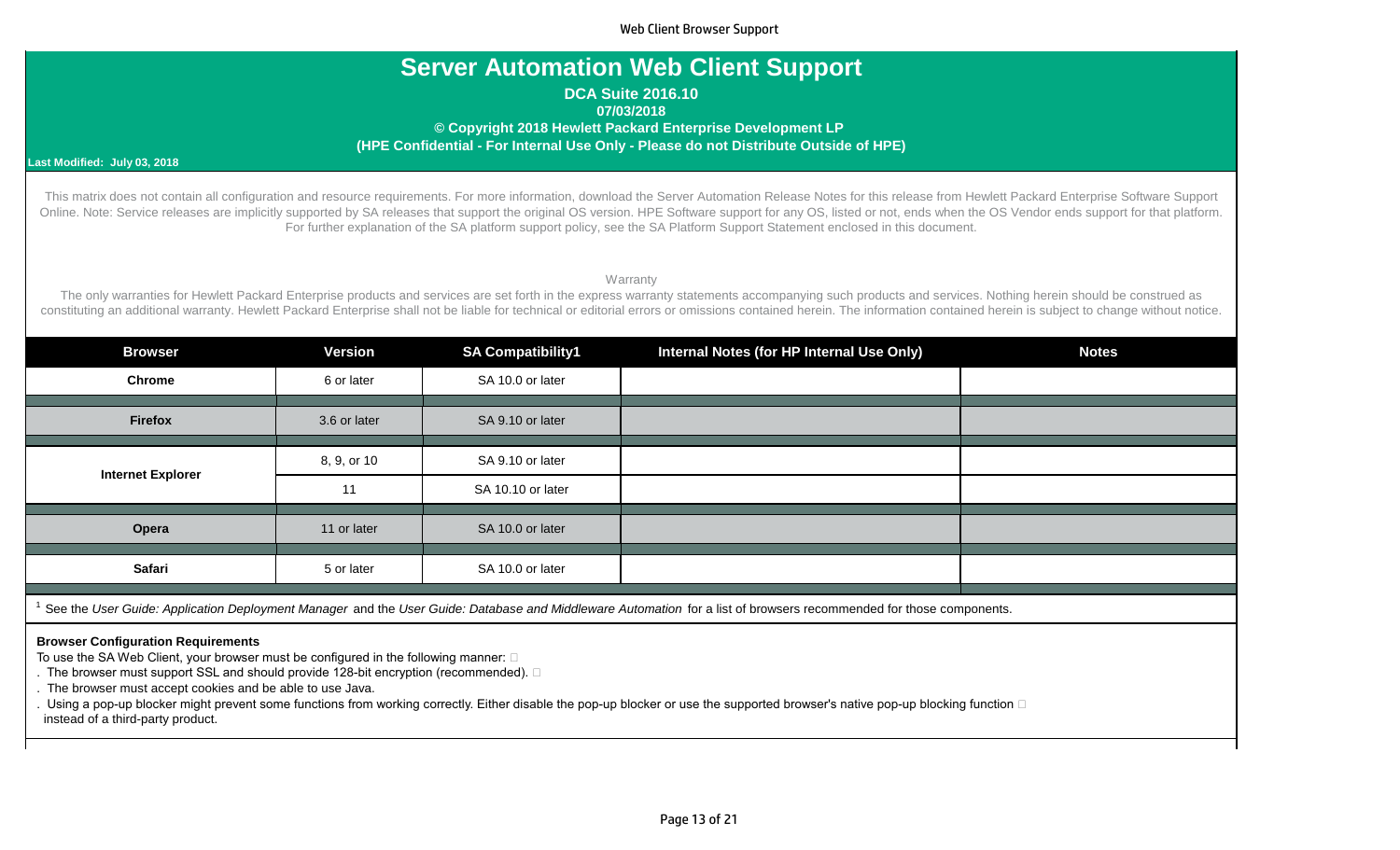Deprecation Note: For support deprecation and removal announcements, see the DCA Suite Release Notes.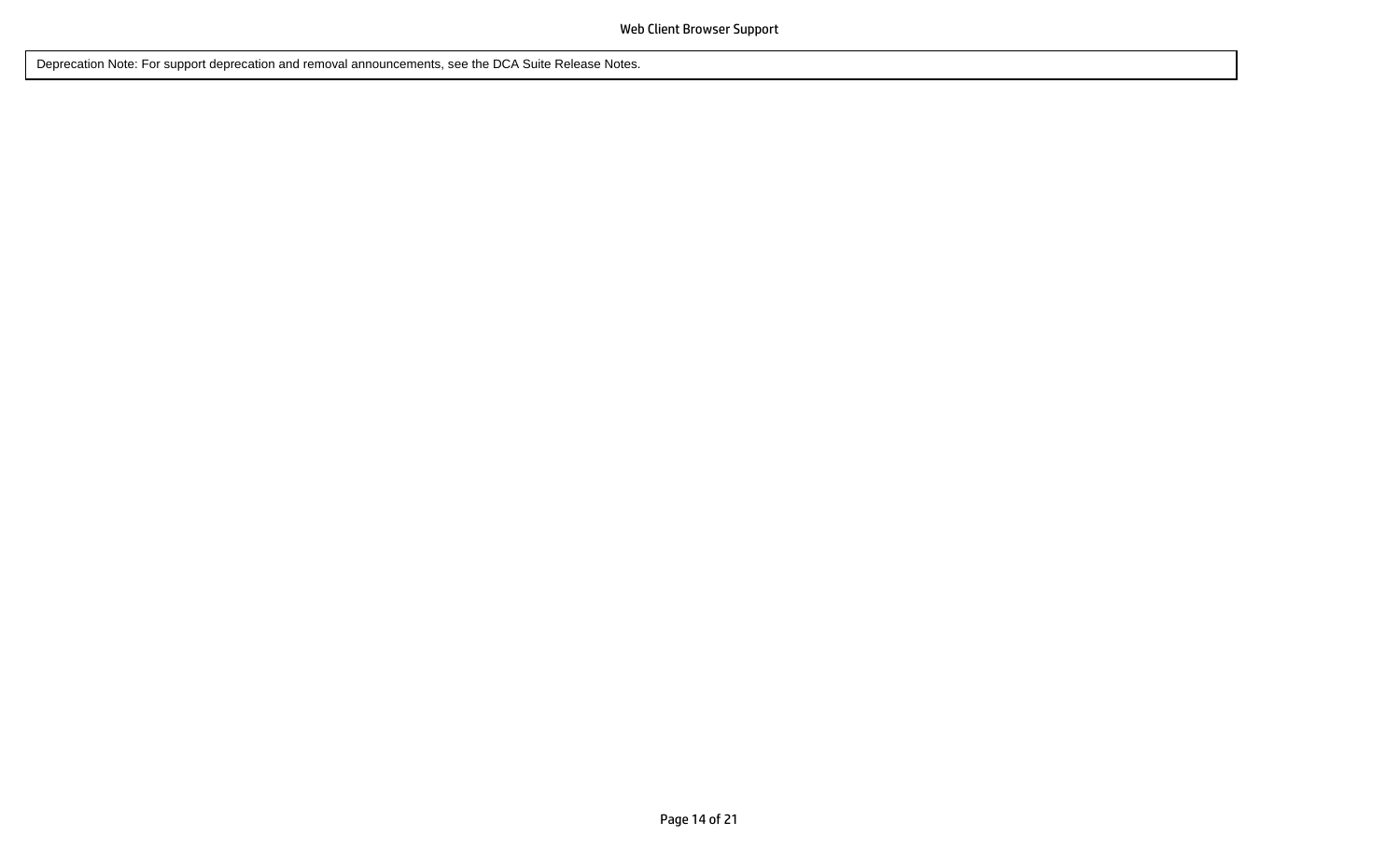Java Client Platforms

## **Server Automation Java Client Support**

**DCA Suite 2016.10**

**07/03/2018**

 **© Copyright 2018 Hewlett Packard Enterprise Development LP (HPE Confidential - For Internal Use Only - Please do not Distribute Outside of HPE)**

#### **Last Modified: July 03, 2018**

This matrix does not contain all configuration and resource requirements. For more information, download the Server Automation Release Notes for this release from Hewlett Packard Enterprise Software Support Online. Note: Service releases are implicitly supported by SA releases that support the original OS version. HPE Software support for any OS, listed or not, ends when the OS Vendor ends support for that platform. For further explanation of the SA platform support policy, see the SA Platform Support Statement enclosed in this document.

**Warranty** 

The only warranties for Hewlett Packard Enterprise products and services are set forth in the express warranty statements accompanying such products and services. Nothing herein should be construed as constituting an additional warranty. Hewlett Packard Enterprise shall not be liable for technical or editorial errors or omissions contained herein. The information contained herein is subject to change without notice.

| <b>Operating System</b>       | <b>Architecture</b> | <b>Version</b>  | <b>SA Compatibility</b> | <b>Notes</b> |
|-------------------------------|---------------------|-----------------|-------------------------|--------------|
| Windows Server 2010 R2        | x86_64              | GA              | SA 10.1 or later        |              |
|                               |                     |                 |                         |              |
| <b>Windows Server 2012</b>    | x86_64              | GA              | SA 10.1 or later        |              |
|                               |                     |                 |                         |              |
| <b>Windows Server 2008 R2</b> | x86_32 and x86_64   | GA-SP2          | SA 10.0 or later        |              |
|                               |                     |                 |                         |              |
| Windows 10                    | x86 32 and x86 64   | GA              | SA 10.5 or later        |              |
|                               |                     |                 |                         |              |
| <b>Windows 7</b>              | x86_32 and x86_64   | SP <sub>1</sub> | SA 10.0 or later        |              |
|                               |                     |                 |                         |              |
| <b>Windows 8.x</b>            | x86_32 and x86_64   | GA              | SA 10.0 or later        |              |

The minimum system requirements to run the SA Client are as follows:

• 1 GB of DRAM.

• 0.5 GB of disk space each for the SA Client and the SA Client Launcher.

• If using the SA Client to connect to a core with a residential DSL connection, a minimum 384 Kbps connection is recommended.

• You must be logged in as a user with sufficient permissions to install software on the computer. (You do not need to be an administrator user to install the launcher).

• Ensure that there are no running instances of the Launcher (if necessary, use the Windows Task Manager and kill all instances of javaw.exe).

• If you are upgrading, you must uninstall the previous SA Client Launcher version (using the Windows uninstall utility), and install the latest version.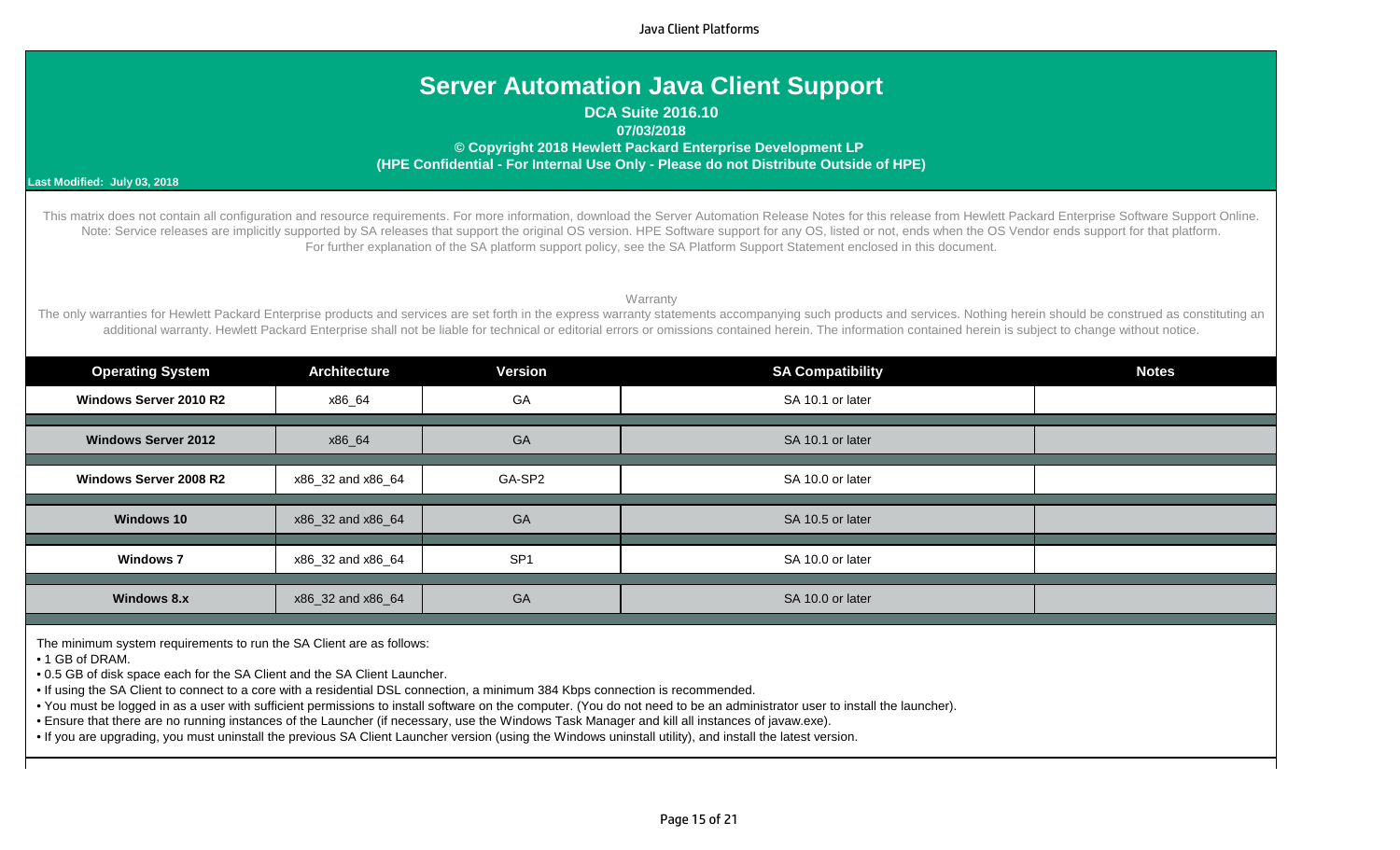Deprecation Note: For support deprecation and removal announcements, see the DCA Suite Release Notes.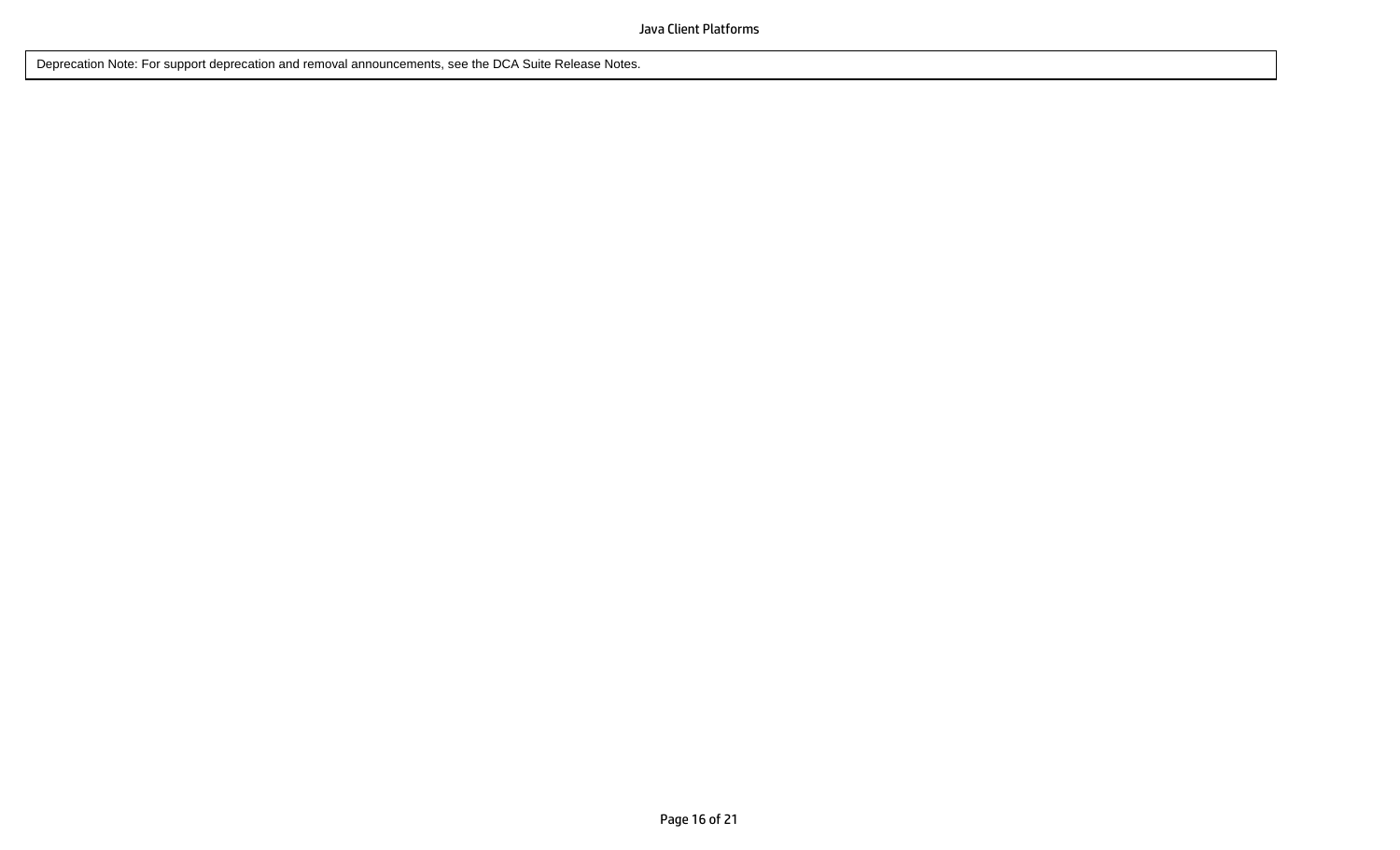Cross-Product Compatibility

## **DCA Suite 2016.10**

### **07/03/2018**

 **© Copyright 2018 Hewlett Packard Enterprise Development LP**

(HPE Confidential - For Internal Use Only - Please do not Distribute Outside of HPE)

## **Last Modified: July 03, 2018**

This matrix does not contain all configuration and resource requirements. For more information, download the Server Automation Release Notes for this release from Hewlett Packard Enterprise Software Support Online. Note: Service releases are implicitly supported by SA releases that support the original OS version. HPE Software support for any OS, listed or not, ends when the OS Vendor ends support for that platform.

For further explanation of the SA platform support policy, see the SA Platform Support Statement enclosed in this document.

### **Warranty**

The only warranties for Hewlett Packard Enterprise products and services are set forth in the express warranty statements accompanying such products and services. Nothing herein should be construed as constituting an additional warranty. Hewlett Packard Enterprise shall not be liable for technical or editorial errors or omissions contained herein. The information contained herein is subject to change without notice.

| <b>HP Server Automation</b>                                                                                              | <b>HP Cloud Service</b><br><b>Automation</b>                                    |                                                                                |      | HP Live Network connector HP Network Automation HP Operation Orchestration               | <b>HP Universal</b><br>CMDB <sup>8</sup>  | <b>Notes</b> |  |  |  |  |
|--------------------------------------------------------------------------------------------------------------------------|---------------------------------------------------------------------------------|--------------------------------------------------------------------------------|------|------------------------------------------------------------------------------------------|-------------------------------------------|--------------|--|--|--|--|
| 10.60                                                                                                                    | 4.7                                                                             | 3.4 or higher                                                                  | 10.2 | $10.0^2$ , 10.10 <sup>3</sup> , 10.20 <sup>4</sup> , 10.50 <sup>5</sup> ,<br>$10.60^{6}$ | 10.01 Content<br>Pack 12, 10.10,<br>10.20 |              |  |  |  |  |
|                                                                                                                          |                                                                                 |                                                                                |      |                                                                                          |                                           |              |  |  |  |  |
| HP Cloud Service Automation is enabled via the HP CSA-HP DCAA Integration path described in the DCA Suite documentation. |                                                                                 |                                                                                |      |                                                                                          |                                           |              |  |  |  |  |
|                                                                                                                          |                                                                                 | Support for HPE Operation Orchestration 10.0 is enabled by OO-SA 1.2.0 content |      |                                                                                          |                                           |              |  |  |  |  |
|                                                                                                                          | Support for HPE Operation Orchestration 10.10 is enabled by OO-SA 1.2.0 content |                                                                                |      |                                                                                          |                                           |              |  |  |  |  |
| <sup>1</sup> Support for HPE Operation Orchestration 10.20 is enabled by OO-SA 1.3.0 content                             |                                                                                 |                                                                                |      |                                                                                          |                                           |              |  |  |  |  |
| Support for HPE Operation Orchestration 10.50 is enabled by OO-SA 1.3.0 content                                          |                                                                                 |                                                                                |      |                                                                                          |                                           |              |  |  |  |  |
| Support for HPE Operation Orchestration 10.60 is enabled by OO-SA 1.3.0 content                                          |                                                                                 |                                                                                |      |                                                                                          |                                           |              |  |  |  |  |
| uCMDB = HP Universal Configuration Management Database; CP = uCMDB Content Pack; CUP = uCMDB Cumulative Update Package   |                                                                                 |                                                                                |      |                                                                                          |                                           |              |  |  |  |  |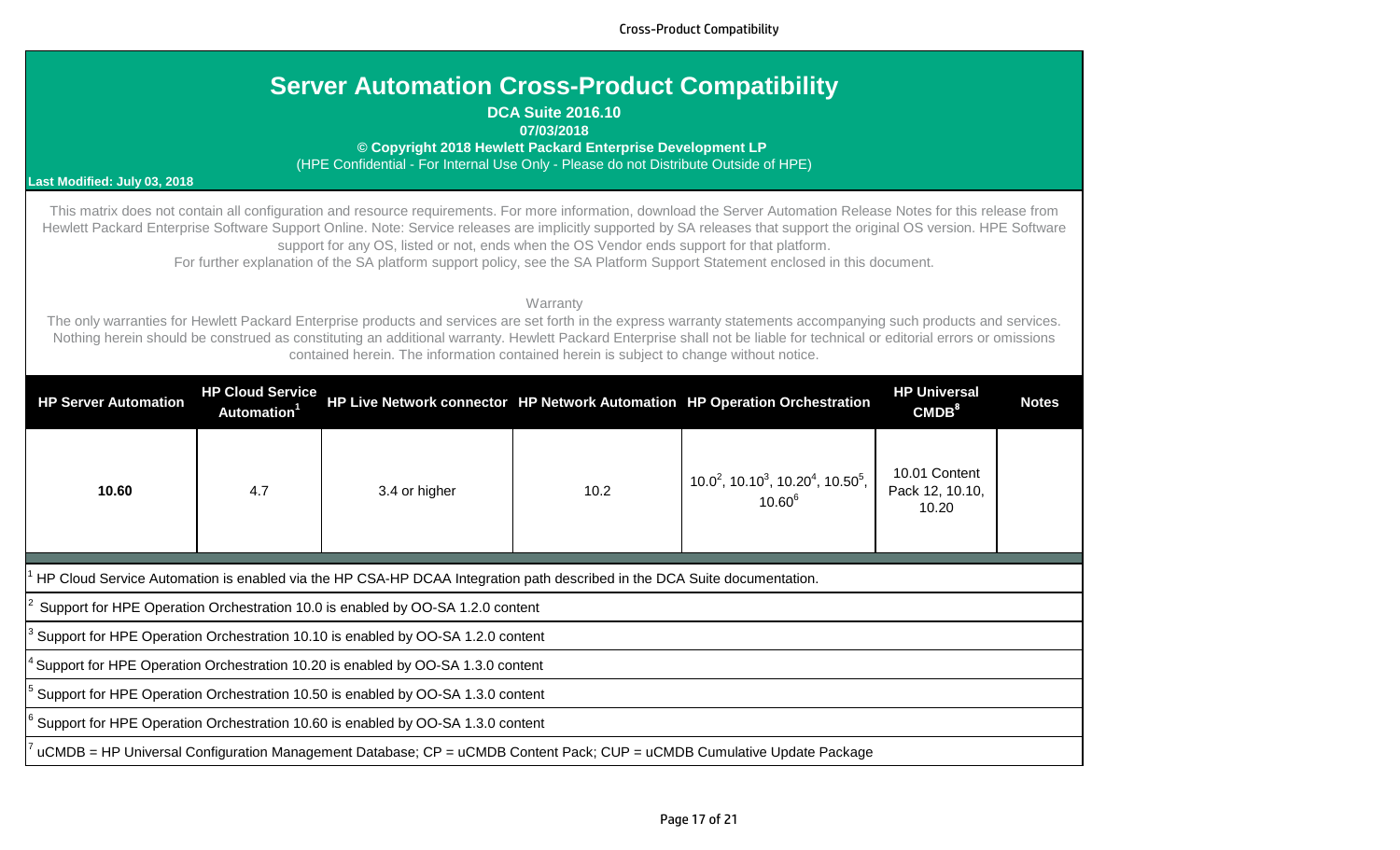Deprecation Note: For support deprecation and removal announcements, see the DCA Suite Release Notes.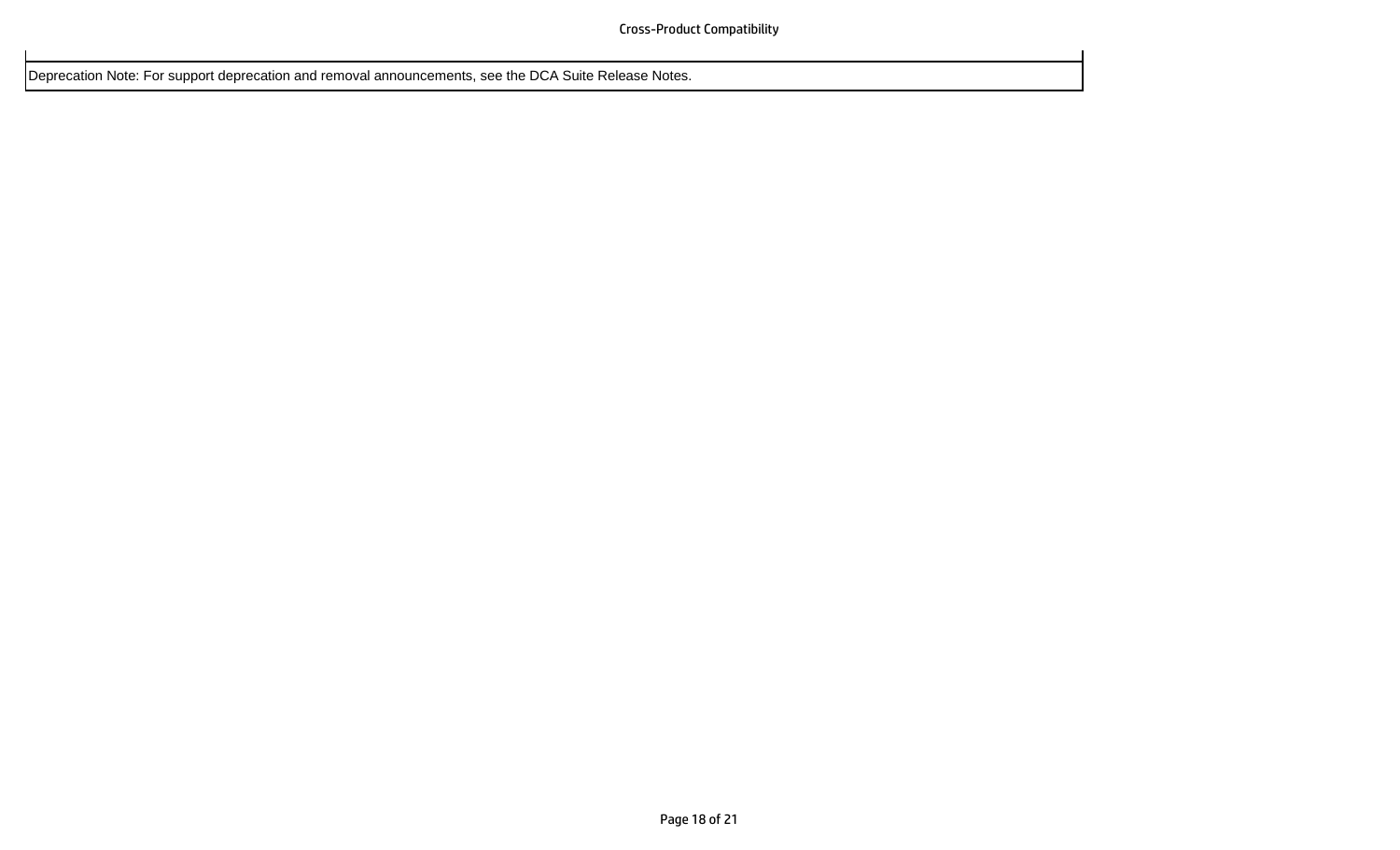Addendum-Provisioning feature

| <b>Server Automation Provisioning Feature Support</b> |
|-------------------------------------------------------|
|-------------------------------------------------------|

**DCA Suite 2016.10**

**07/03/2018** 

 **© Copyright 2018 Hewlett Packard Enterprise Development LP**

(HPE Confidential - For Internal Use Only - Please do not Distribute Outside of HPE)

#### **Last Modified: July 03, 2018**

This matrix does not contain all configuration and resource requirements. For more information, download the Server Automation Release Notes for this release from Hewlett Packard Enterprise Software Support Online. Note: Service releases are implicitly supported by SA releases that support the original OS version. HPE Software support for any OS, listed or not, ends when the OS Vendor ends support for that platform.

For further explanation of the SA platform support policy, see the SA Platform Support Statement enclosed in this document.

#### **Warranty**

The only warranties for Hewlett Packard Enterprise products and services are set forth in the express warranty statements accompanying such products and services. Nothing herein should be construed as constituting an additional warranty. Hewlett Packard Enterprise shall not be liable for technical or editorial errors or omissions contained herein. The information contained herein is subject to change without notice.

| Platform<br><b>Family</b> | <b>Platform Version</b>      | <b>Patch</b> | <b>Architecture</b> | <b>Network Boot</b> | <b>DHCPless</b><br><b>Deployment</b> | <b>Scripted Install</b> | Image<br>Capture | Image<br><b>Deploy</b> | <b>Network</b><br>Personalization | <b>Media</b><br><b>Protocols</b> | $ICsp(*)$<br><b>Content</b> |
|---------------------------|------------------------------|--------------|---------------------|---------------------|--------------------------------------|-------------------------|------------------|------------------------|-----------------------------------|----------------------------------|-----------------------------|
|                           | CentOS Linux 5               | $3 - 10$     | X86_64              | yes                 | Linux ISO                            | yes <sup>2</sup>        | no               | no                     | yes                               | nfs, http                        | no                          |
|                           | CentOS Linux 6               | $0 - 7$      | X86_64              | yes                 | Linux ISO                            | yes <sup>2</sup>        | no               | no                     | yes                               | nfs, http                        | no                          |
|                           | Oracle Enterprise<br>Linux 5 | $1 - 10$     | X86_64              | yes                 | Linux ISO                            | yes                     | no               | no                     | yes                               | nfs, http                        | no                          |

### **Build Plan Feature Support**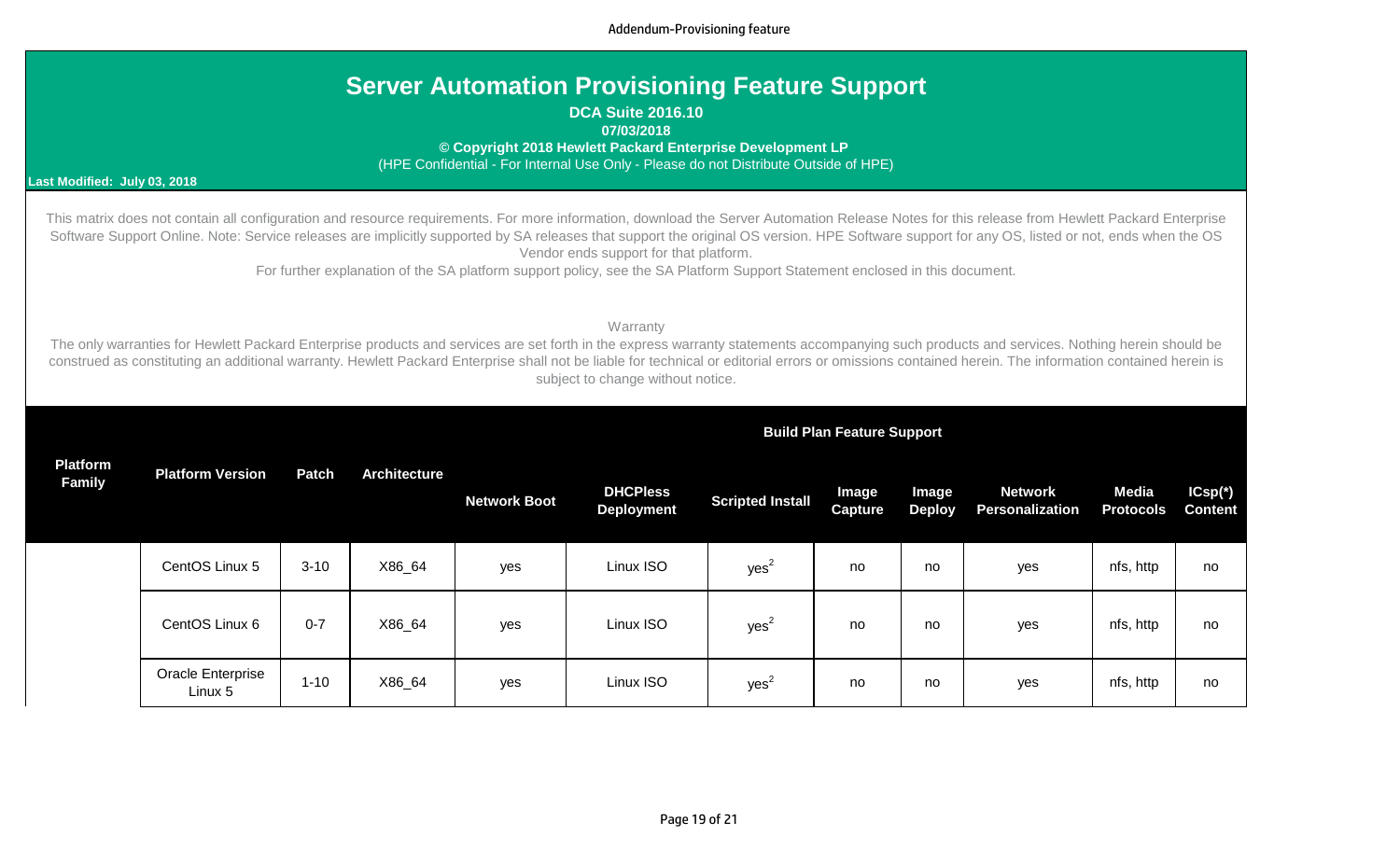## Addendum-Provisioning feature

|                       | Oracle Enterprise<br>Linux 6         | $1 - 7$       | X86_64 | yes | Linux ISO | yes <sup>2</sup> | no | no | yes                  | nfs, http           | no  |
|-----------------------|--------------------------------------|---------------|--------|-----|-----------|------------------|----|----|----------------------|---------------------|-----|
| <b>Linux</b>          | <b>Red Hat Enterprise</b><br>Linux 5 | $0 - 11$      | X86_64 | yes | Linux ISO | yes <sup>2</sup> | no | no | yes                  | nfs, http           | yes |
|                       | Red Hat Enterprise<br>Linux 6        | $0 - 7$       | X86_64 | yes | Linux ISO | yes <sup>2</sup> | no | no | yes                  | nfs, http           | no  |
|                       | Red Hat Enterprise<br>Linux 7        | $0 - 2$       | X86_64 | yes | Linux ISO | yes              | no | no | yes                  | nfs, http           | no  |
|                       | <b>SuSE Enterprise</b><br>Linux 11   | SP0-SP4       | X86_64 | yes | Linux ISO | yes              | no | no | yes                  | nfs, http           | no  |
|                       | <b>SuSE Enterprise</b><br>Linux 12   | SP0-SP1       | X86_64 | yes | Linux ISO | yes              | no | no | yes                  | nfs, http           | no  |
|                       | <b>Ubuntu 12.04</b>                  | $0-5$         | X86_64 | yes | Linux ISO | yes              | no | no | yes                  | http, https         | no  |
|                       | Ubuntu 14.04                         | $0 - 3$       | X86_64 | yes | Linux ISO | yes              | no | no | yes                  | http, https         | yes |
|                       | Solaris 10                           | <b>GA-u11</b> | X86_64 | yes | no        | yes <sup>2</sup> | no | no | no                   | nfs                 | no  |
| <b>Oracle Solaris</b> | Solaris 11                           | $u0-u2$       | X86_64 | yes | no        | yes <sup>2</sup> | no | no | no                   | http                | no  |
|                       | <b>ESXi 4.1</b>                      | $U0-U3$       | X86_64 | yes | Linux ISO | yes              | no | no | Limited <sup>1</sup> | nfs, http,<br>https | no  |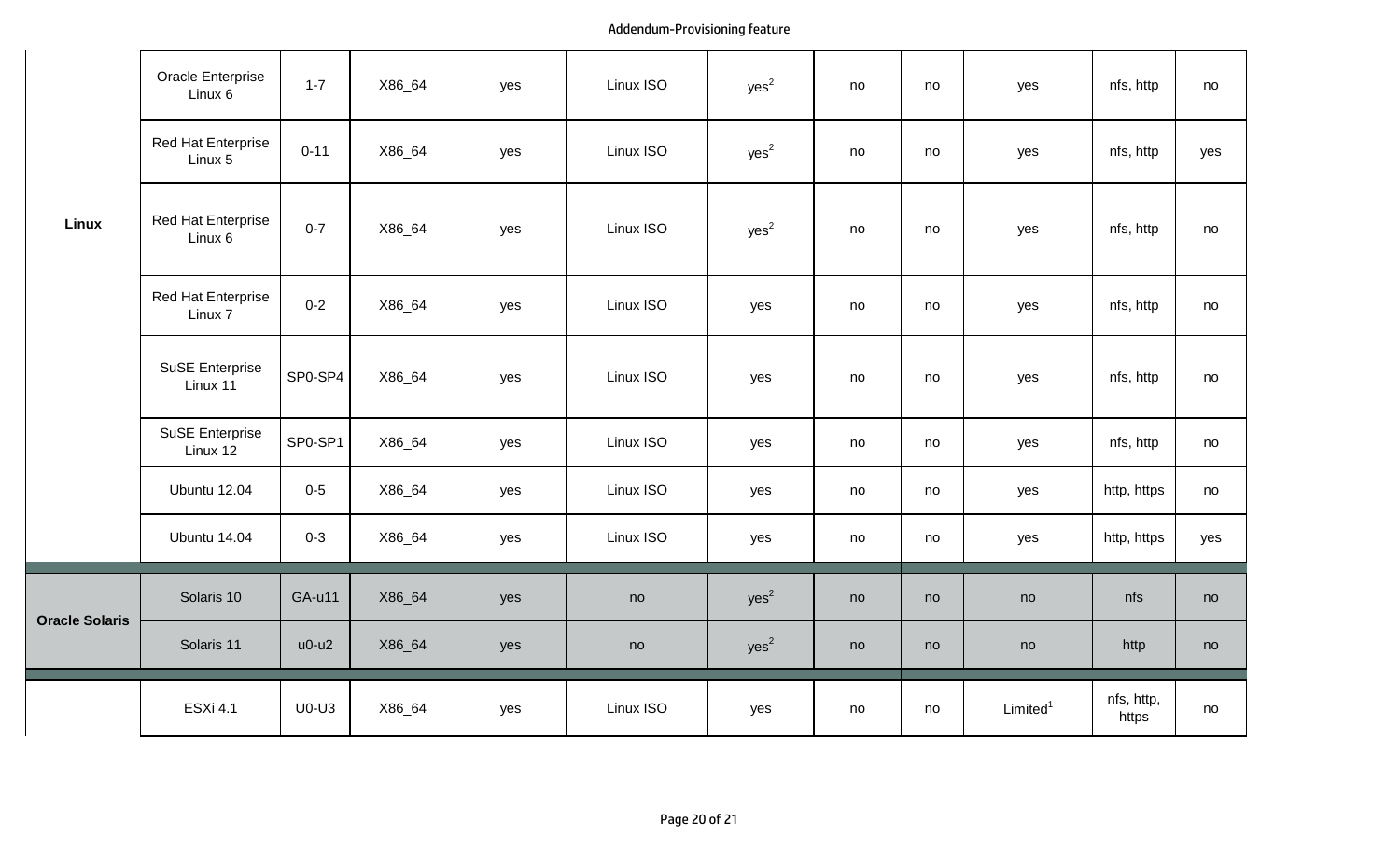## Addendum-Provisioning feature

| <b>Vmware ESXi</b>                                                                                                                                      | <b>ESXi 5.1</b>                  | $U0-U2$         | X86_64 | yes | Linux ISO          | yes | no  | no  | Limited <sup>1</sup> | nfs, http,<br>https, smb | yes |
|---------------------------------------------------------------------------------------------------------------------------------------------------------|----------------------------------|-----------------|--------|-----|--------------------|-----|-----|-----|----------------------|--------------------------|-----|
|                                                                                                                                                         | <b>ESXi 5.5</b>                  | $U0-U13$        | X86_64 | yes | Linux ISO          | yes | no  | no  | Limited <sup>1</sup> | nfs, http,<br>https, smb | yes |
|                                                                                                                                                         | <b>ESXi 6.0</b>                  | U0 <sup>4</sup> | X86_64 | yes | Linux ISO          | yes | no  | no  | Limited <sup>1</sup> | nfs, http,<br>https, smb | yes |
|                                                                                                                                                         | <b>Windows Server</b><br>2008    | all             | X86_64 | yes | <b>Windows ISO</b> | yes | yes | yes | yes                  | smb                      | yes |
| <b>Windows</b>                                                                                                                                          | <b>Windows Server</b><br>2008 R2 | all             | X86_64 | yes | <b>Windows ISO</b> | yes | yes | yes | yes                  | smb                      | yes |
|                                                                                                                                                         | <b>Windows Server</b><br>2012    | all             | X86_64 | yes | <b>Windows ISO</b> | yes | yes | yes | yes                  | smb                      | yes |
|                                                                                                                                                         | <b>Windows Server</b><br>2012 R2 | all             | X86_64 | yes | <b>Windows ISO</b> | yes | yes | yes | yes                  | smb                      | yes |
|                                                                                                                                                         | Windows 7                        | all             | X86_64 | yes | <b>Windows ISO</b> | yes | yes | yes | yes                  | smb                      | no  |
|                                                                                                                                                         | Windows 8.1                      | all             | X86_64 | yes | <b>Windows ISO</b> | yes | yes | yes | yes                  | smb                      | no  |
|                                                                                                                                                         | Windows 10                       | all             | X86_64 | yes | <b>Windows ISO</b> | yes | yes | yes | yes                  | smb                      | no  |
|                                                                                                                                                         |                                  |                 |        |     |                    |     |     |     |                      |                          |     |
| <sup>1</sup> Not post install, since ESXi is agent-less. Network configuration is install time. Supports setting a single interface on a single device. |                                  |                 |        |     |                    |     |     |     |                      |                          |     |